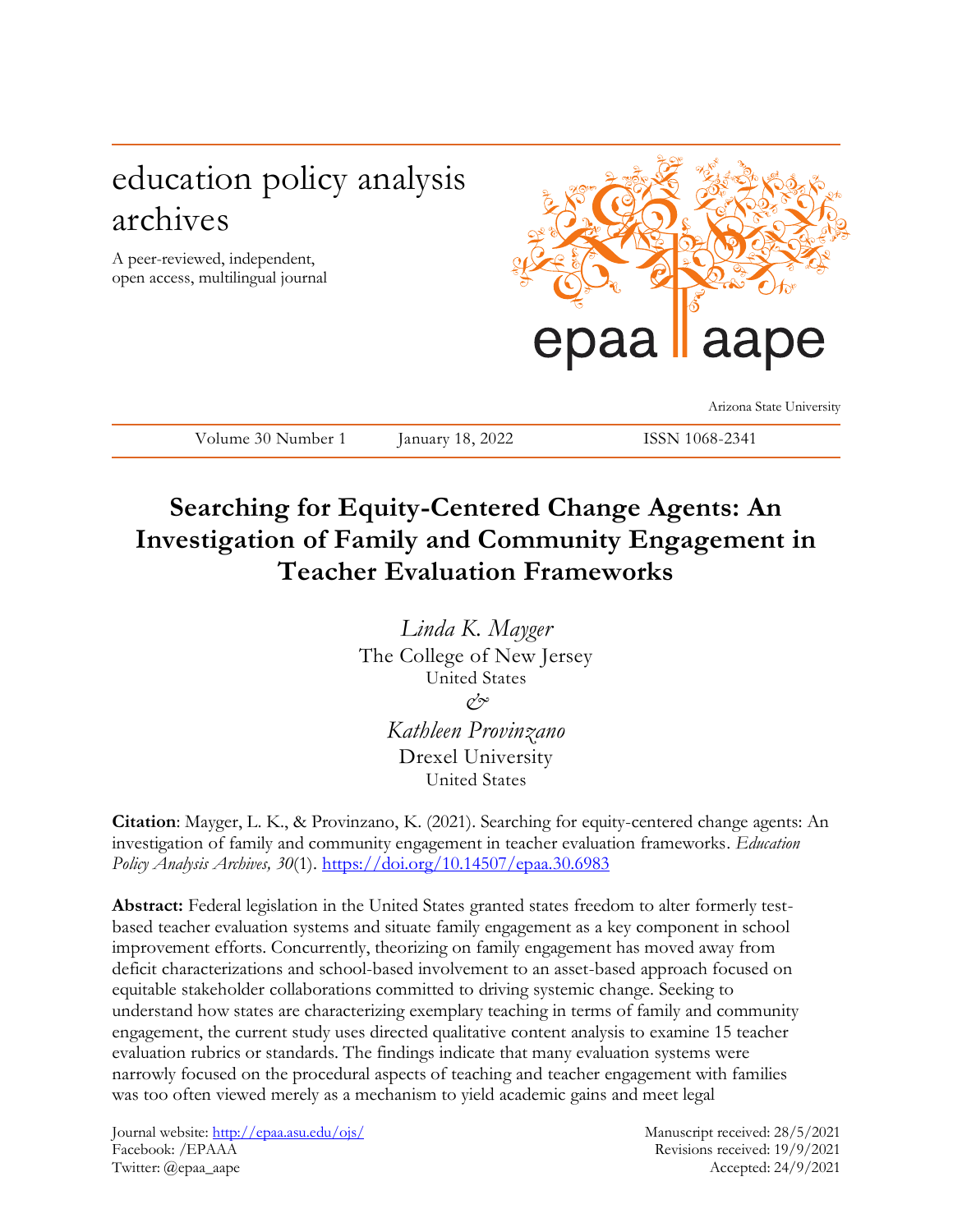requirements. The rubrics that explicitly stated that teachers should be culturally responsive provided a semblance of hope for pushing evaluative practices through the engagement barrier and into a space of collaboration that departs from dominant school-based approaches. These results have implications for the design of teacher evaluation policy and the furthering of equitycentered partnerships with families and communities.

**Keywords**: teacher evaluation; education policy; family and community engagement

### **Búsqueda de agentes de cambio con enfoque en la equidad: Una investigación sobre la participación de la familia y la comunidad en los marcos de evaluación de los docentes**

**Resumen:** La legislación federal en los Estados Unidos otorgó a los estados la libertad de alterar los sistemas de evaluación de maestros que antes se basaban en pruebas y situar la participación familiar como un componente clave en los esfuerzos de mejora escolar. Al mismo tiempo, la teorización sobre la participación familiar se ha alejado de las caracterizaciones de déficit y la participación basada en la escuela a un enfoque basado en activos centrado en colaboraciones equitativas de las partes interesadas comprometidas con impulsar el cambio sistémico. Con el fin de comprender cómo los estados están caracterizando la enseñanza ejemplar en términos de participación familiar y comunitaria, el estudio actual utiliza análisis de contenido cualitativo dirigido para examinar 15 rúbricas o estándares de evaluación de maestros. Los hallazgos indican que muchos sistemas de evaluación se centraron estrictamente en los aspectos procedimentales de la enseñanza y que, con demasiada frecuencia, la participación de los docentes con las familias se veía simplemente como un mecanismo para generar ganancias académicas y cumplir con los requisitos legales. Las rúbricas que establecían explícitamente que los maestros deberían ser culturalmente receptivos proporcionaron una apariencia de esperanza para impulsar las prácticas evaluativas a través de la barrera del compromiso y en un espacio de colaboración que se aparta de los enfoques dominantes basados en la escuela. Estos resultados tienen implicaciones para el diseño de la política de evaluación docente y la promoción de alianzas centradas en la equidad con familias y comunidades.

**Palabras-clave:** evaluación docente; política educativa; participación de la familia y la comunidad

**Em busca de agentes de mudança com foco na equidade: Uma investigação do envolvimento da família e da comunidade em estruturas de avaliação de professores Resumo:** A legislação federal dos Estados Unidos concedeu aos estados liberdade para alterar os sistemas de avaliação de professores anteriormente baseados em testes e situar o envolvimento da família como um componente-chave nos esforços de melhoria escolar. Ao mesmo tempo, teorizar sobre o envolvimento da família mudou de caracterizações de déficit e envolvimento com base na escola para uma abordagem baseada em ativos focada em colaborações eqüitativas das partes interessadas comprometidas em impulsionar a mudança sistêmica. Buscando entender como os estados estão caracterizando o ensino exemplar em termos de envolvimento da família e da comunidade, o presente estudo usa análise de conteúdo qualitativa dirigida para examinar 15 rubricas ou padrões de avaliação de professores. Os resultados indicam que muitos sistemas de avaliação estavam estritamente focados nos aspectos processuais do ensino e o envolvimento do professor com as famílias era muitas vezes visto apenas como um mecanismo para gerar ganhos acadêmicos e atender aos requisitos legais. As rubricas que declararam explicitamente que os professores devem ser culturalmente responsivos forneceram uma aparência de esperança para empurrar as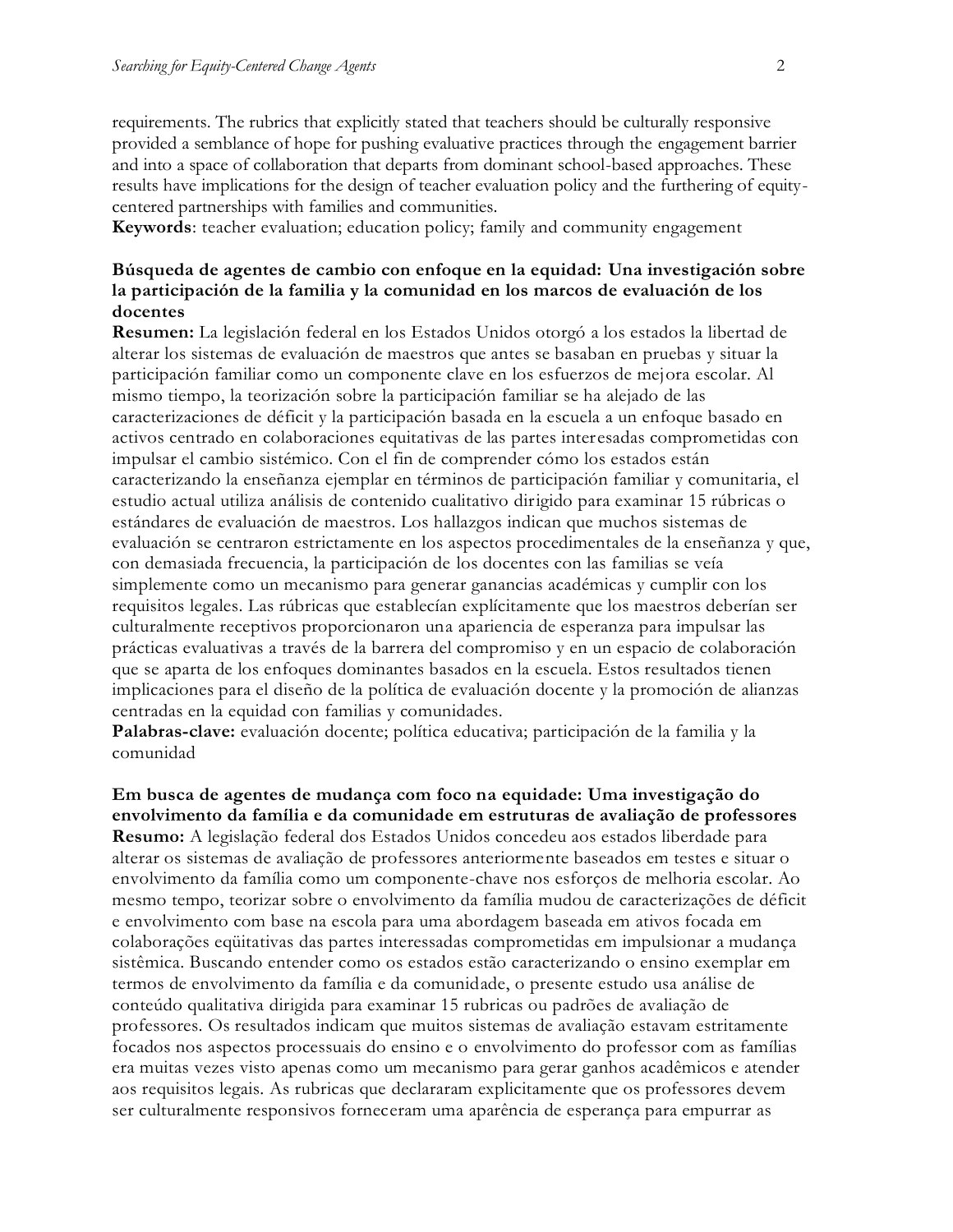práticas avaliativas através da barreira do engajamento e para um espaço de colaboração que se afasta das abordagens baseadas na escola dominantes. Esses resultados têm implicações para o desenho de uma política de avaliação de professores e para a promoção de parcerias centradas na equidade com famílias e comunidades.

**Palavras-chave:** avaliação de professores; política educacional; envolvimento da família e da comunidade

### **Searching for Equity-Centered Change Agents: An Investigation of Family and Community Engagement in Teacher Evaluation Frameworks**

Since the 1980s, public education in the United States (US) has been criticized by those external to its systems (e.g., business, political, religious leaders; media outlets) as in crisis and in need of profound restructuring (Fowler, 2013; Lavigne & Good, 2019). This consistent narrative of school failure produced a wave of accountability-centered reforms situated in rigorous standards and broad standardization that dominated the federal, state, and local policy context over the last 40 years (Strauss, 2018). Nonprofit agencies like the Bill & Melinda Gates Foundation stepped into the school reform arena, providing vast funding to support initiatives focused on increasing teacher competence through accountability (Bleiberg & Harbatkin, 2020; Ho & Kane 2013; Leana, 2011). These reformers saw students' standardized test results and rubric-based classroom observations as gateways for increasing students' access to effective teachers (Stecher et al., 2018; Strauss, 2018) and addressing mounting national concerns related to diminishing math, science, and reading scores (Salazar & Lerner, 2019). The results of these efforts were high-stakes teacher accountability practices and evaluation systems rooted in numerical student achievement data (e.g., standardized test scores, value-added models; Moran, 2017). Consequently, these data-driven environments pigeonholed teacher quality as "narrowly defined by numbers, while improvement is defined as increasing these numbers, rather than improving practice and fostering collaboration" (Holloway, 2020, p. 3).

Federal education policy in the US encouraged the use of test scores to evaluate schools and teachers (i.e., No Child Left Behind Act [NCLB] of 2001; Race to the Top [RTTT]) with little documented success (Firestone & Donaldson, 2019; Shavelson et al., 2010), exacerbating one of many fundamental flaws in the school reform movement: the lack of a strategic focus on relationships and family and community engagement (FCE; Murphy & Bleiberg, 2019). It is true that under NCLB guidelines, local education agencies were required to draft policies related to parental involvement, but implementation efforts were often couched in neoliberal accountability narratives, which Nygreen (2019) described as "parent involvement in school-centric ways," and parental "exercise of school choice" (p. 207). These efforts were left to local entities who too often viewed family engagement as burdensome (Aguayo & Dorner, 2017; Clark-Louque et al., 2019).

Parent involvement plans from the 1990s to the first decade of the 2000s typically received nothing more than lip service, as procedures outlined in district-level policies were rarely actualized in practice or monitored (Public Education Network, 2007). NCLB "placed a rhetorical emphasis on parent involvement," but plans were typically centered around ways "parents are enlisted to support schools' goals rather than vice versa" (Nygreen, 2019, p. 207). The involvement paradigm conceptualized parents as *receivers of* school-based services as opposed to *partners in* service decisions that were responsive to their children's needs, highlighting the conventional nature of parent-teacher dynamics (Ishimaru, 2019) that were largely situated in White, middle-class values and expectations (Baquedano-López, 2013). In essence, school-centric parent involvement policies did little to incentivize teachers to authentically engage with families and the broader school community. This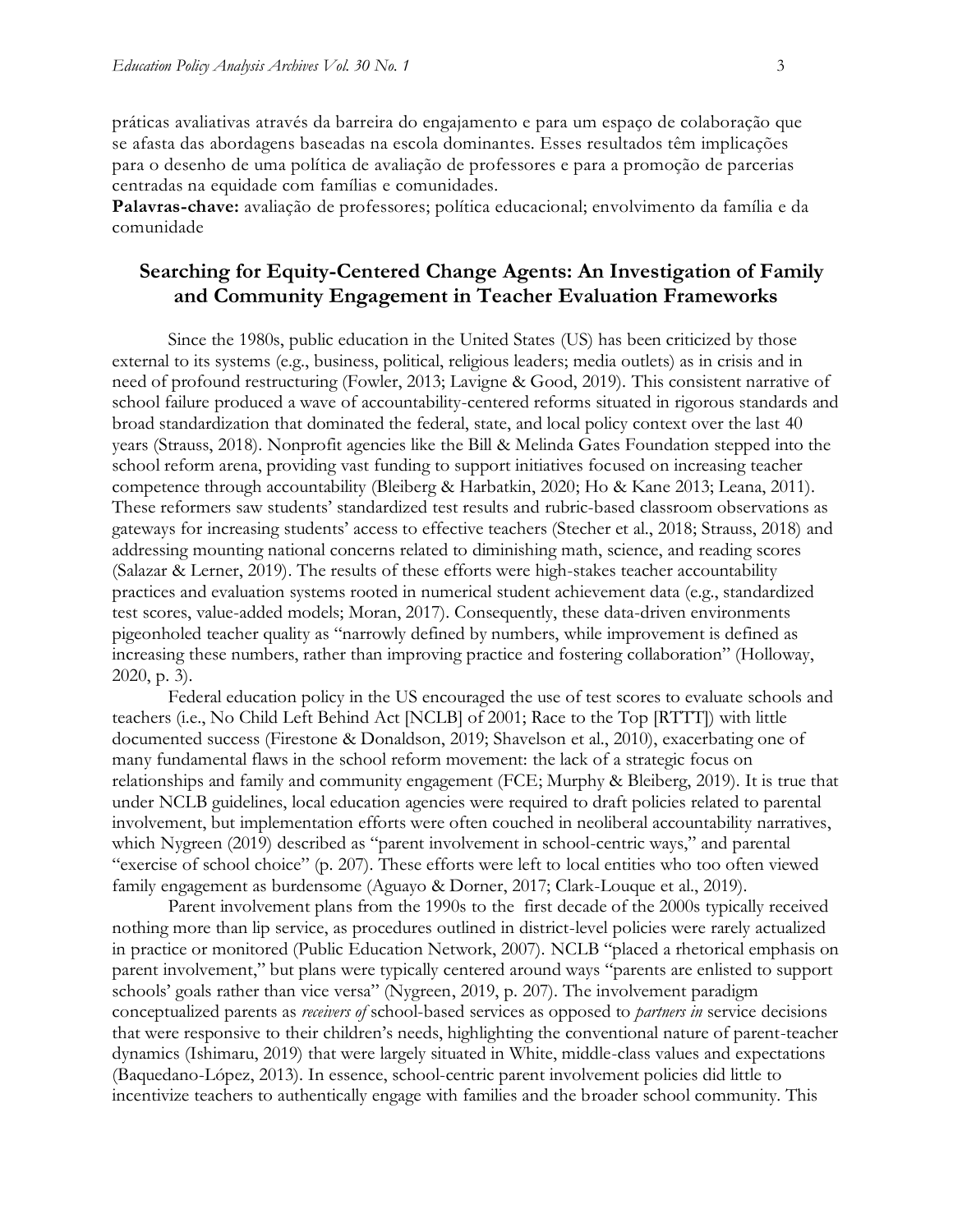could be attributed, in part, to performance evaluation measures that (a) wholly focused on teacher quality *inside* the classroom, absent substantial regard for conditions external to that environment, and (b) woefully failed to recognize the influence of culture on teaching (Salazar & Lerner, 2019).

In somewhat of an attempt to mitigate these issues, the Every Student Succeeds Act (ESSA, 2015) "eliminated much of the federal role in enforcing test-based accountability across states' teacher evaluation systems" (Close et al., 2020, p. 2) and shifted the parent involvement narrative to one centered around family engagement. The family engagement paradigm embraces a broader understanding of families and encourages educators to "move beyond a primarily one-way and disciplinary-focused communication outreach pattern with family members to a more reciprocal approach" (Leo et al., 2019, p. 256). Through seemingly two separate foci, ESSA granted states the freedom to both alter their teacher evaluation policies and situate family engagement as a critical component of those policies. This is important because classroom teachers have the potential to carry out FCE policy, but rarely are they called upon to do so as a result of performance evaluation systems that have long operated separately from other federal, state, and local FCE policies.

For obvious reasons, evaluation policies should prioritize teachers' pedagogical capabilities, as the results provide teachers with necessary instructional feedback that impacts their practice (Yoder, 2014). Some attention, however, should also be dedicated to how often and in what ways teachers are engaging students' families. Research has shown that school-family partnerships yield improvements in student achievement (Galindo & Sheldon, 2012; Jeynes, 2012; Park & Holloway, 2017), attendance and behavior (Sheldon & Jung, 2018; Smith et al., 2019), social-emotional skills (Roy & Giraldo-Garcia, 2018; Smith et al., 2020), and graduation rates (Wood & Bauman, 2017). Clear links between family engagement and student outcomes exemplify the critical nature of the family-teacher relationship. Yet, systemic FCE has not become integral to all schools (Pushor & Amendt, 2018). Jung and Sheldon (2020) indicated "teachers are best positioned to have consistent interactions and maintain the closest relationships with families" (Jung & Sheldon, 2020, p. 11), yet the literature is silent as to how evaluation frameworks address FCE.

Given the importance of professional teaching frameworks in defining exemplary teaching (Yoder, 2014), it is vital to explicitly link FCE and evaluation policies. Because ESSA allows each state to take the lead in developing and implementing their teacher evaluation systems (Clark-Louque et al., 2019), an opportunity presents itself to align conceptions of teacher effectiveness with FCE practices that promote equitable opportunity for students. The extent to which this is currently occurring remains unknown. This research sought to address this gap by exploring how state teacher evaluation rubrics characterized FCE.

#### **Family and Community Engagement**

Many federal policy attempts to mitigate the educational inequality experienced by youth marginalized by race, ethnicity, and/or class have to some degree situated parents and families as "key levers for improving student outcomes and success" (Ishimaru, 2019, p. 351). Programs supporting cross-sector partnerships among schools, families, social services agencies, and the private sector (e.g., Promise Neighborhood Initiative, Full-Service Community Schools) capitalized on the idea that stakeholders working in tandem have far greater capacity to serve students and impact academic outcomes than school-centric approaches (Miller et al., 2013; Riehl & Lyon, 2017). Critical scholars have identified deficits associated with these initiatives, including educational leaders who employ democratic engagement strategies while leaving "existing privilege, oppression, and inequity unchecked" (Green, 2017, p. 376), resulting in the perpetuation of existing power relations and inequities in schools and community settings. As such, Ishimaru (2019) called attention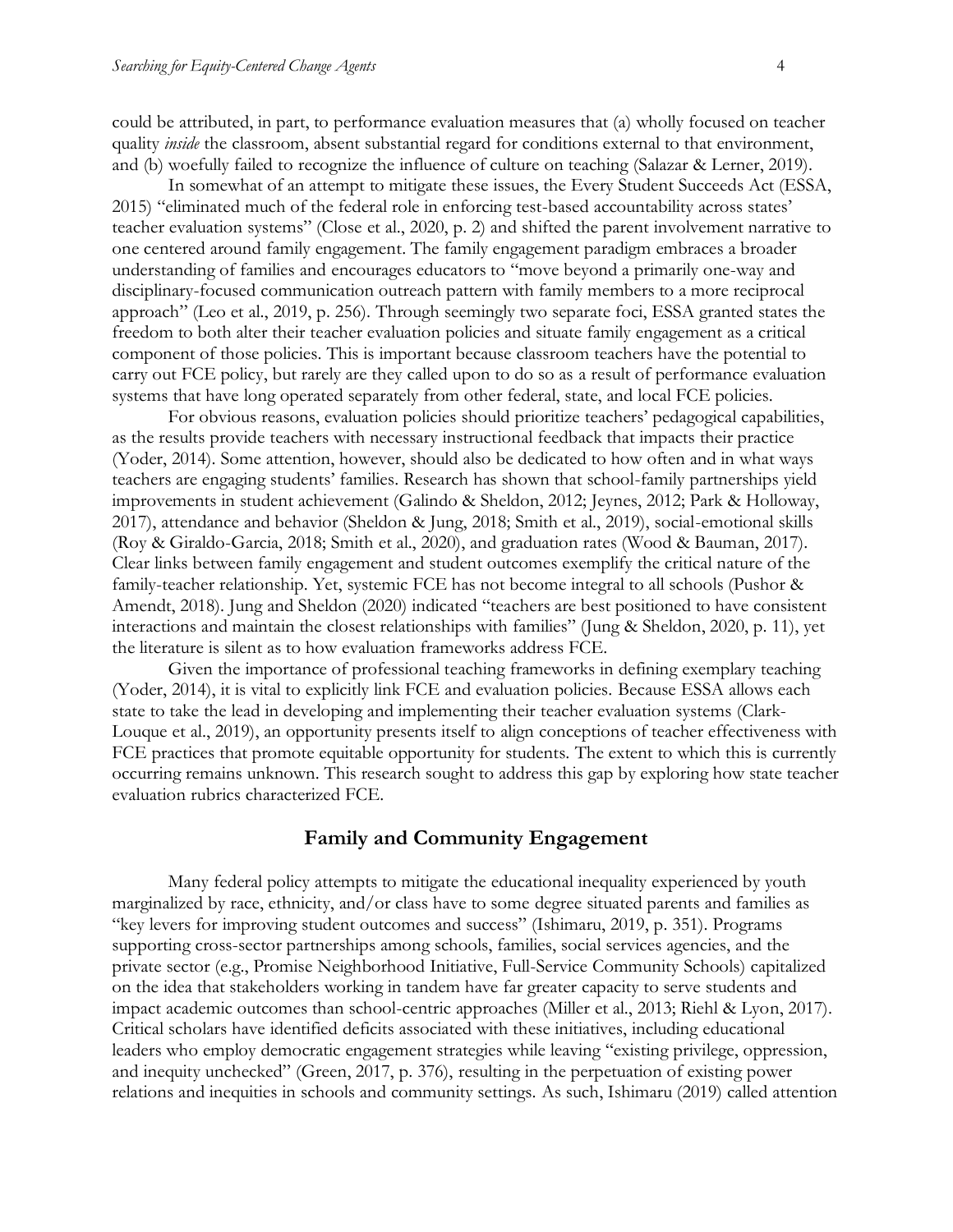to the need to understand how "parents and families interact with educators and policy makers in ways that depart from the traditional asymmetrical power dynamics, and cultural class, and language divides that have historically limited authentic participation in school reform" (p. 351).

Conceptualizations of FCE within the literature have evolved over the last several decades. Two of the primary aims of NCLB were to close achievement gaps and increase parental involvement (Nygreen, 2019), typically through parent-teacher meetings, volunteer opportunities, and attendance at school-directed events and activities (Jeynes, 2014). Policies designed with involvement as the end goal typically "did not allow for any variability or meaningful interactions" (Ishimaru, 2020, p. 19) other than mere presence in the school. Many post-NCLB family engagement efforts demonstrated how "urgent, short-term pressure to raise test scores, as mandated by neoliberal reform, can eclipse other priorities and aims of schooling," including relationships with caregivers that extends beyond "accountable talk" (Nygreen, 2019, p. 208).

Ferlazzo and Hammond (2009) characterized family engagement as a partnership situated in parents' self-interests as opposed to institutional self-interests. Epstein's (1995) School-Family-Community Partnership Model, which situates students within three spheres of influence—home, school, and community—is one of the most well-known frameworks used by school districts designing FCE plans. Epstein (1995) planned the framework with the idea that overlapping spheres of influence operating interdependently with one another would better support students. Though the approach received praise for decades, particularly since there were few models to school FCE during this time (Ishimaru, 2020), it is not without criticism. de Carvalho (2001) claimed Epstein's model advanced parent involvement practices often found in white, upper-middle class communities that look markedly different from those found in underserved Communities of Color. Ishimaru (2020) added that although Epstein's framework evolved over time, "the use of this model in practice has reinforced (and continues to emphasize) white normativity in family-school relations in ways that have very real, very troubling implications for children" (p. 27). This is partly due to activities that often look like compliance metrics and consequently, when families do not conform to the dominant expectations, teachers and school officials often view them as problematic and deficient (Ishimaru, 2020). Thus, although family-school-community collaboration is touted as a competency that educators should put into action, rarely is this done so in a culturally responsive, family-centric way (Fenton et al., 2017; Kirmaci, 2019).

Rather than subscribing to normative understandings of how parents and families should be involved in school-centric activities, some schools are moving toward creating equity-centered partnerships to authentically partner with families and local stakeholders in justice-oriented, contextually-responsive ways (Ishimaru & Galloway, 2014; Ishimaru, 2019; Ishimaru, 2020). Equitycentered partnerships draw from the critical tradition and involve "reshaping unequal power relationships among school-community actors, contexts, and institutions" (Green, 2017, p. 378). This approach shifts family engagement from a school-directed and school-centered approach to one that stabilizes power asymmetries by merging the knowledge and expertise of educators with the "knowledge and brilliance of young people and their families and communities, especially those who have been marginalized by the conventional school-centric model" (Ishimaru, 2020, p. 34). These collaborations "begin with families and communities, transform power, build reciprocity and agency, and undertake change as collective inquiry" (Ishimaru, 2020, p. 55)

If these justice-centered FCE efforts are to take hold, educators must do more than shift their mindsets to embrace an asset-based approach to families and communities. Equitable community-school collaborations are reliant upon collective stakeholder groups who are committed to driving institutional and system-wide changes so collaborative endeavors that center all families and communities can be realized (Ishimaru, 2020). From a policy standpoint, one potential avenue to such broad-sweeping change is the revamping of state-directed teacher evaluation policies. Given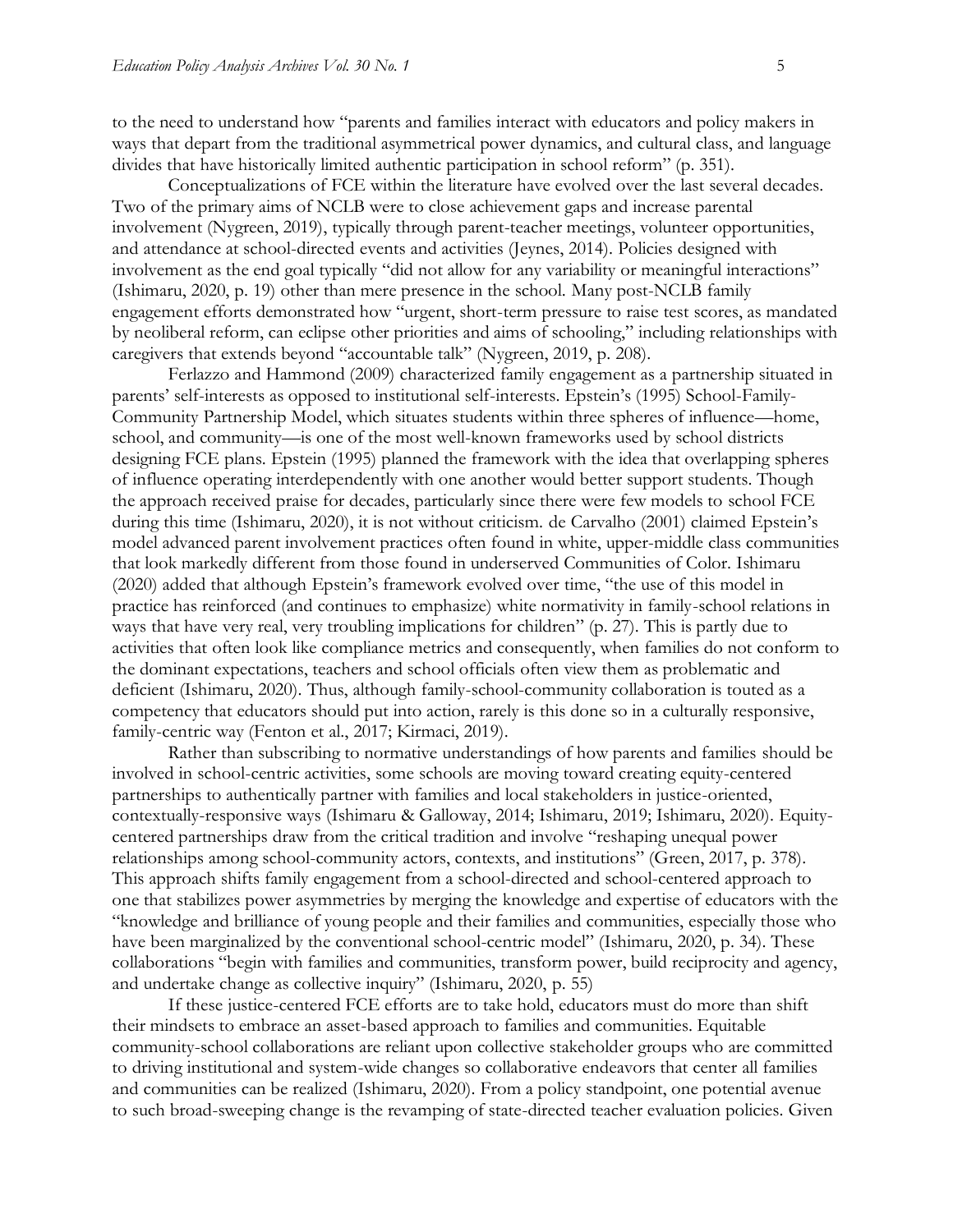that ESSA drastically reduced the federal government's involvement in state teacher evaluation systems, state education departments were afforded a unique opportunity to overhaul their systems in ways that respect district-level decision-making and collaboration with stakeholders (Close et al., 2020). Thus, the prospect for creating teacher evaluation systems that reflect equitable collaborations and encourage teachers to adopt this shift exists. It is therefore important to understand the current reality of teacher evaluation in the US before determining which states are capitalizing on the flexibility afforded by ESSA.

#### **Teacher Evaluation Systems**

A thorough review of the literature revealed no studies that explicitly addressed FCE as an element of evaluating teacher effectiveness. As context, the following sections provide an overview of teacher evaluation in the US and research focused on teacher evaluation standards and rubrics.

#### **Comprehensive Evaluation Systems**

Hallinger et al. (2014) defined evaluation as the formal assessment of performance for the purpose of making employment decisions (e.g., tenure, dismissal, merit pay awards). The model of teacher performance evaluation now dominant in the US includes three main components: standards of teacher effectiveness, low-inference classroom observations, and measures of teacher effects on student achievement growth (Hallinger et al., 2014; Steinberg & Donaldson, 2016). Evaluators combine these elements, and sometimes others, into summative scores and/or ratings on a continuum with several levels of effectiveness. States vary in the elements they include in their systems and the extent they dictate local teacher evaluation processes (Steinberg & Donaldson, 2016).

#### **Standards and Rubrics**

Comprehensive teacher evaluation systems use professional standards to define exemplary practices and signal state and district priorities (Hallinger et al., 2014; Kraft & Gilmour, 2016). Experts originally developed teaching standards during the movement to professionalize teaching (Milanowski, 2011). Teaching standards typically describe general aspects of quality instruction and professional practice with associated indicators to provide specificity for each standard (Gilmour et al., 2019). When used for teacher evaluation, professional standards are often operationalized in rubrics that outline observable teacher or student behaviors within three to five levels of effectiveness (Milanowski, 2011).

Although multiple teaching standards and observation rubrics exist, Charlotte Danielson's Framework for Teaching (FFT) is the most widely used teacher evaluation framework in the U.S. (Milanowski, 2011). Danielson's involvement in creating an observation assessment for new teacher licensure led to the development of the FFT in 1996 (Danielson, 2013). The FFT is widely recognized as an observation tool, but it was originally designed for broader purposes, to "be a definition of good teaching, in all its complexity" (The Danielson Group, 2021). The FFT includes four domains: (1) Planning and Preparation, (2) The Classroom Environment, (3) Instruction, and (4) Professional Responsibilities, which include FCE. Twenty-two components operationalize the four domains with greater detail. Supervisors typically use only Domains 2 and 3 for classroom observations. Lesson plans and other artifacts often provide data to support ratings within the planning and professional practice domains.

Most evaluation rubrics mirror the FFT by addressing both instructional behaviors and professional practices, but these areas have differential impact in assessing teacher performance. In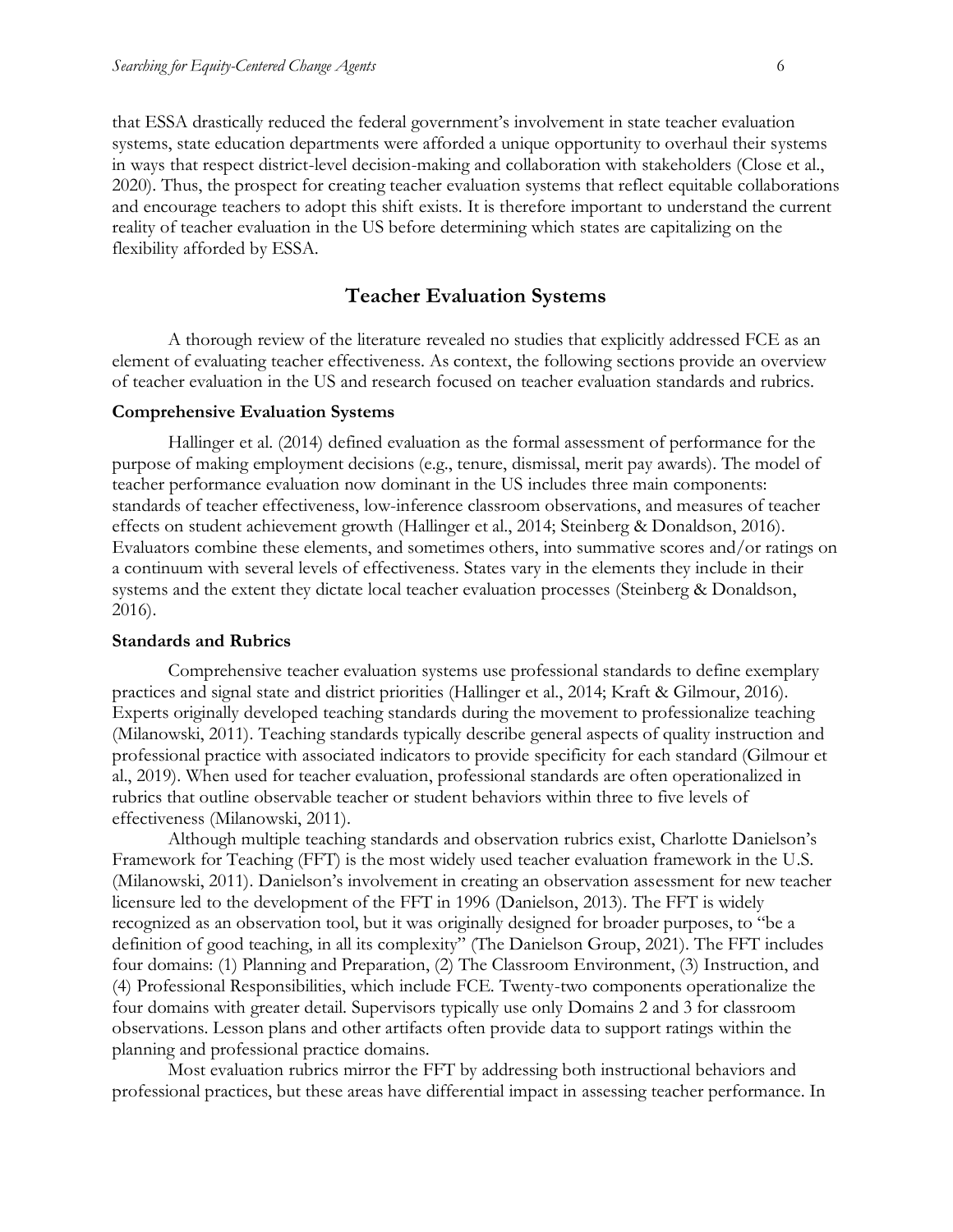the average state, classroom observations and the instructional portions of rubrics constitute about half of a teacher's summative evaluation score (Steinberg & Donaldson, 2016). By contrast, the professional conduct sections of the rubric, where FCE often resides, represent merely 2% of the average teacher's total evaluation score (Kraft & Gilmour, 2016).

The varying purposes of teacher evaluation influence how researchers approached the study of evaluation rubrics. Policymakers tend to view teacher evaluation as an accountability tool to prompt school improvement (Hallinger et al, 2014). Some studies, therefore, validated evaluation rubrics by determining whether they appropriately discriminated differing levels of instructional quality (Kelly et al., 2020) and documenting rubrics' statistical relationships with student standardized test scores (Ho & Kane 2013; Milanowski, 2011; Patrick et al., 2020). School principals, however, prefer to use teacher evaluation as a tool for professional development (Derrington & Campbell, 2018; Kraft & Gilmour, 2016; Neumerski et al., 2018; Paufler & Sloat, 2020). Studies focused on the implementation of evaluation systems determined that, under ideal conditions, principals can use classroom observations and rubrics to promote collaboration and professional growth among teachers (Derrington & Campbell, 2018; Kraft & Gilmour, 2016). In a study of 60 principals in six urban schools, principals believed rubrics facilitated objectivity and specificity in determining which teachers needed support (Neumerski et al., 2018).

Research on teacher evaluation is mixed as to whether rubric-based evaluations are associated with positive outcomes (Patrick et al., 2020). Although many teachers believe their evaluations have minimal impact on their professional practices (Paufler & Sloat, 2020), evidence suggests the rubrics associated with performance evaluation have normative influences on teachers. Lewis and Holloway (2018) and Malloy (2020), for example, found that teachers perceived their evaluations as a system for proving their worth. Holloway (2018) observed that middle school teachers' beliefs about professional effectiveness were restricted to the dispositions and strategies promoted by their evaluation systems, thus "participant comments about improving practice were usually couched as targeted strategies to boost observation rubric scores" (p. 12). Neumerski et al. (2018) similarly observed that rubrics shaped the feedback principals gave teachers and concluded, "Districts will need to ensure that these powerful tools do, in fact, standardize an understanding of effective instruction in ways that are appropriate" (p. 292).

Although no literature addressed how evaluation rubrics address FCE, several authors questioned how evaluation rubrics operationalized quality teaching. In essays on instructional improvement, Hazi (2020) asserted that rubrics prioritize generic, low-inference behaviors that are easily observed and applicable across very different types of teachers. The author cautioned that evaluation rubrics offer limited conceptions of teaching and can only judge the extent teachers follow a particular model. Other authors criticized observation rubrics as too general to support instructional improvement and advocated for subject-specific rubrics tailored to various content areas (Hill & Grossman, 2013). Recent studies investigated whether evaluation rubrics included instructional practices most effective for English learners (Coady et al., 2020) and students with disabilities (Morris-Mathews, 2021). Researchers raised concerns that rubrics mischaracterized some research-supported techniques for instructing young children and students with disabilities as typifying lower levels of teacher proficiency (Morris-Mathews, 2021; Patrick et al., 2020). A study focused on classroom management and found few rubrics addressed teacher responses to student misbehavior (Gilmour et al., 2019). Despite their differing foci, these studies share the conclusion that teacher evaluation rubrics overlook key aspects of effective teaching. The current study extends this line of inquiry to consider how rubrics characterize teachers' interactions with families and communities.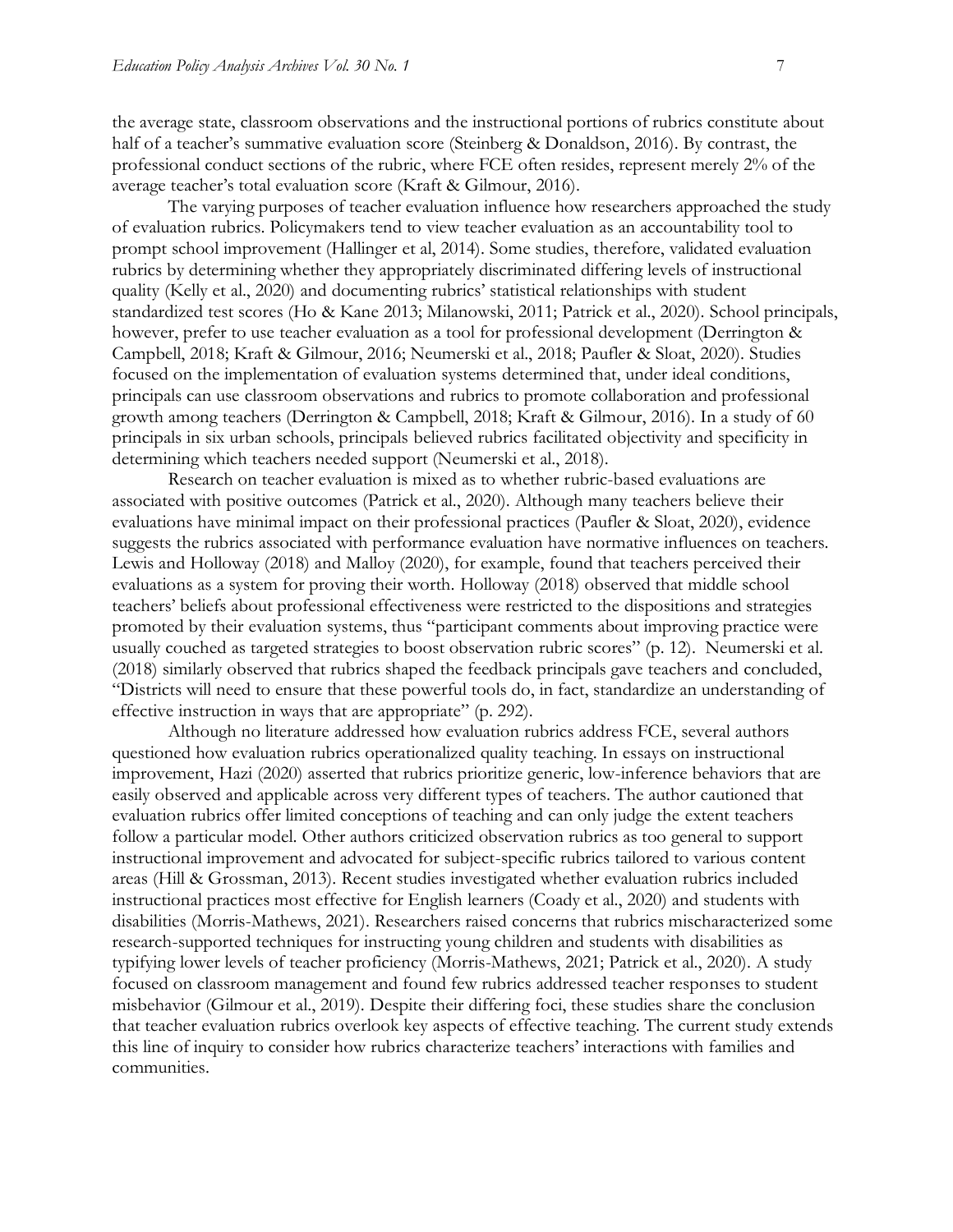#### **Theoretical Framework**

This study's analysis categorized elements within teacher evaluation rubrics along a threelevel continuum of parent and community engagement. Ishimaru's (2020) theory of Equitable Collaborations , defined the highest level and provided the four main analytical categories. Ishimaru modeled part of her work on Heifetz et al.'s (2009) theory of adaptive change, which differentiates *technical* change where individuals apply expert knowledge within existing power structures and processes from *adaptive* change where empowered actors wrestle with values and creative experimentation.

In conceptualizing Equitable Collaborations , Ishimaru distinguished these types of schoolfamily-community partnerships from conventional FCE across four dimensions: goals, roles, strategies, and change processes. The *goals* or intended purposes of Equitable Collaborations are justice-oriented systems change and a culture of mutual accountability. Thus, Equitable Collaborations position families in *roles* where they are leaders who can help shape agendas. The *strategies* or general means for accomplishing equitable systems change include building capacity for collective action and collaborative inquiry among schools, families, and communities. Because Equitable Collaborations are interested in justice-oriented change, they rely on adaptive *change processes* that go beyond technical reforms to consider issues of "race, language, power, community voice, and politics" (Ishimaru,  $2020$ , pp.  $53 - 54$ ).

Although Ishimaru (2020) mentioned conventional FCE, her purpose was not to delineate differing levels within this category. Ferlazzo and Hammond (2009) provide a framework that clearly differentiates between *involvement* and *engagement*. Their work meshes well with Ishimaru's (2020) by explicitly addressing goals and roles and providing examples of strategies associated with the two categories. The school-family-community Involvement paradigm is focused on school-centered goals, and thus limits parents and community members to passive roles such as volunteer or client. Strategies in the Involvement paradigm include school officials telling parents what they should do with their children, asking parents to do things for the school, and soliciting community social services or businesses for assistance. The Involvement change process relies on technical solutions, where people situated within the school identify the problems, determine how to fix them, and choose the criteria to use in evaluating success.

According to Ferlazzo & Hammond (2009), school-family-community partnerships reflecting the Engagement paradigm are still situated within the school, but their broader goals include building relationships and being responsive to family and community needs. Families and community members assume more active roles, such as collaborators who help establish the school's vision and goals and contributors who assist in achieving those goals. Engagement strategies, therefore, include maintaining trusting relationships, involving stakeholders in decisions, and building partnerships with entities in the local community. The Engagement change process may involve technical solutions, but these ideas more often emerge from family and community needs and families may drive improvement efforts.

### **Research Methods**

This investigation centered on the research question: How do state teacher evaluation rubrics or standards characterize family and community engagement (FCE)? The authors used directed qualitative content analysis (Hsieh & Shannon, 2005) to analyze text from teacher evaluation documents and determined how they addressed FCE. Qualitative content analysis classifies and categorizes text based on its content or meaning (explicit or inferred) in a given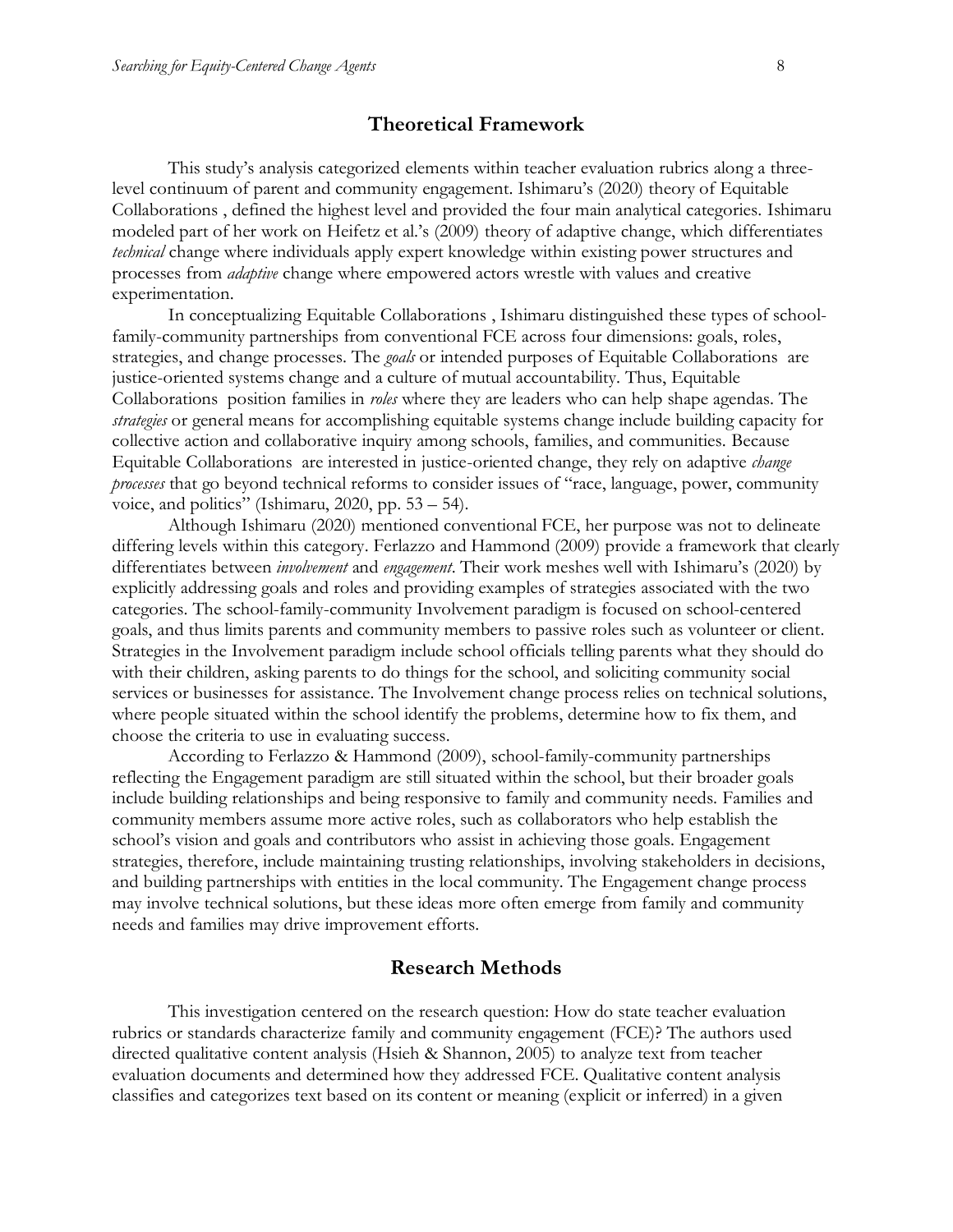context to identify themes and patterns. The directed form of content analysis is a deductive strategy used to conceptually extend a theory and is, thus, appropriate for FCE, where the theory is welldeveloped but is being applied in a novel context.

#### **Data Sources**

The data for this study included publicly available state teacher performance evaluation rubrics or standards. Identification of rubrics for inclusion involved multiple steps. In January 2021, the authors compiled information from state departments of education websites regarding the performance rubrics or standards used in each of the 50 states to characterize and evaluate teachers' professional practice. The construction of a matrix to record the number of teachers in the state and the source of the state's professional practice expectations for teacher evaluation followed, as shown in Table 1. The authors used this information to select documents for in-depth analysis. The aim was a representative sample of rubrics that pertained to at least 75% of the U.S. teaching population and covered a diverse group of states ( $n = 15$  rubrics). In similar analyses of rubrics for other purposes, Morris-Matthew (2012) focused only on the FFT and Gilmour et al. (2019) included 28 state rubrics, national teaching standards, and the FFT.

The six rubrics that were approved or adapted for use in multiple states were selected first: Danielson's FFT, Marzano Teacher Evaluation Model, McREL Cues Framework, Marshall Teacher Evaluation Rubric, 5 Dimensions of Teaching and Learning Instructional Framework, and Thoughtful Classroom. The states were then ordered by the size of their teaching populations and the authors continued choosing states until the selection criteria were met. The rubrics included in the final sample, as indicated by the bolded text in Table 1, covered 29 states and roughly 80% of U.S. public school teachers. The states represented a wide demographic range, including small states with low populations of non-White and English learning students (Maine, Vermont) to large states with the greatest proportions of students from non-dominant cultures (California, Texas). The rubrics were downloaded from their publishers and state departments of education websites. The authors did not separately evaluate state-altered versions of commercial evaluation tools. When states provided both standards and rubrics, the rubrics that operationalized the standards for use in teacher evaluation were downloaded. Georgia, Illinois, and Virginia provided only standards without rubrics. To streamline terminology, the authors hereafter collectively referred to the documents reviewed as "rubrics."

#### **Coding and Analysis**

For the textual analysis, text that referred to families, parents, and communities was extracted from each rubric. Reflecting Ishimaru's (2020) focus on Equitable Collaboration and systems change, passages related to cultural responsiveness, systems, and school improvement were also located. In rubrics with multiple performance levels, proficient and exemplary skills and behaviors were the primary focus.

Directed content analysis begins with identifying key concepts or variables to serve as initial coding categories (Hsieh & Shannon, 2005). As described in the previous section, the authors used Ferlazzo & Hammond's (2009) and Ishimaru's (2020) theories to define codes relevant to the research question and construct matrices to organize and analyze information. In accordance with Ishimaru's (2020) work, the extracted text was analyzed to determine the (a) goals for teacher interactions with families and community members, (b) roles ascribed to families and community members, (c) strategies for family and community interaction, and (d) approaches to educational change. Each rubric was initially coded separately by each author. The authors then met to compare codes, refine codes and descriptions, discuss whether ambiguous data required a new category or subcategory, and develop consensus on final coding.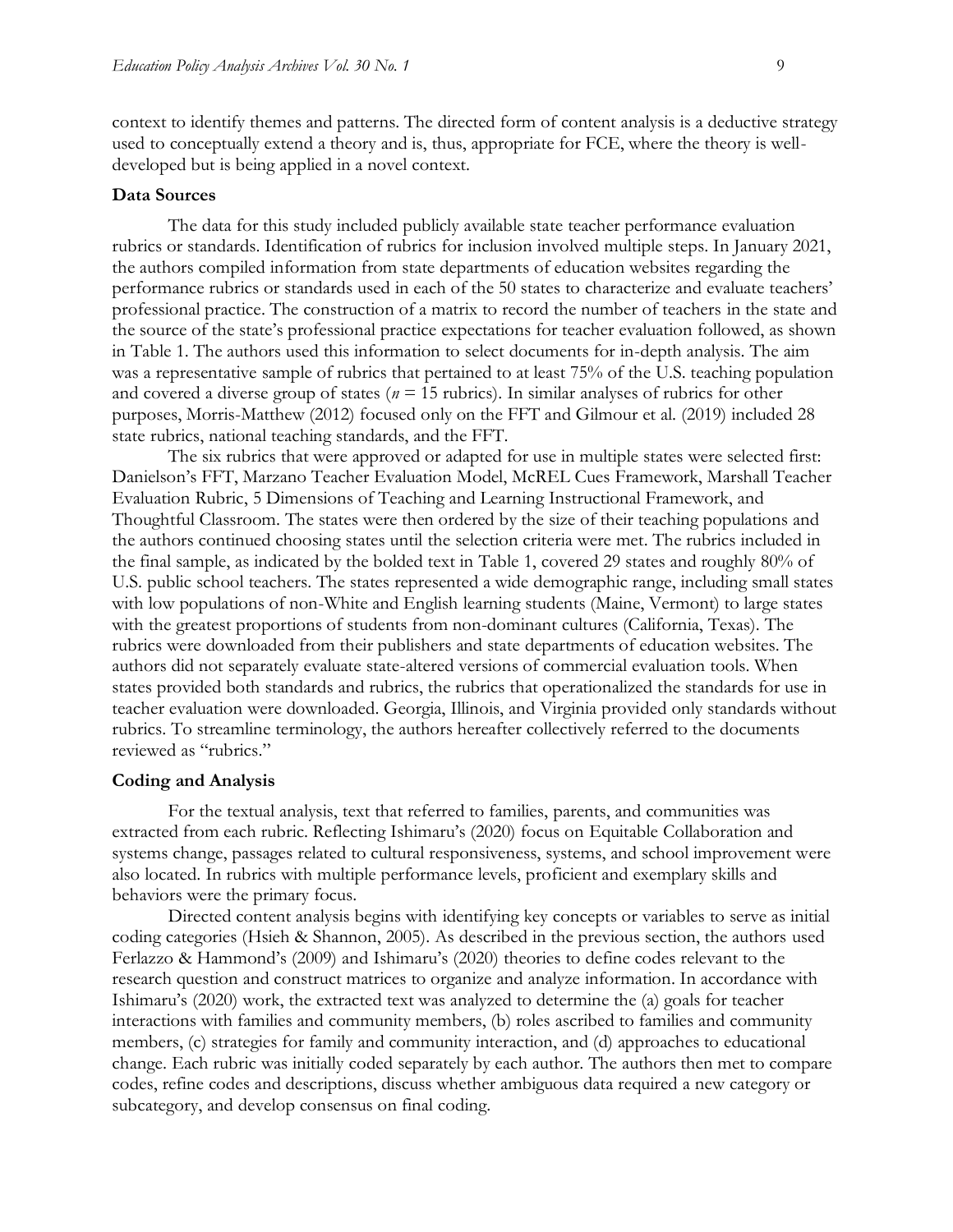|                  | Teachers | $\%$ Non- | $\frac{0}{0}$ |                                                           |  |  |
|------------------|----------|-----------|---------------|-----------------------------------------------------------|--|--|
| State            | Per 1000 | White     | <b>ELL</b>    | Evaluation Framework or Standards                         |  |  |
| Alabama          | 45.0     | 45.5      | 3.5           | AL Continuum for Teacher Development                      |  |  |
| Alaska           | 7.5      | 52.4      | 12.1          | Danielson FFT, Marzano, or 5 Dimensions                   |  |  |
| Arizona          | 61.7     | 61.8      | 8.1           | Danielson FFT                                             |  |  |
| <b>Arkansas</b>  | 37.7     | 39.2      | 8.3           | Danielson FFT                                             |  |  |
| California       | 285.5    | 76.8      | 19.2          | CA Continuum of Teaching Practice                         |  |  |
| Colorado         | 55.9     | 46.6      | 11.9          | CO Teaching Quality Framework Rubric                      |  |  |
| Connecticut      | 44.9     | 46.4      | 7.4           | CT Common Core of Teaching                                |  |  |
| Delaware         | 9.3      | 55.8      | 9.1           | Danielson FFT                                             |  |  |
| Florida          | 176.5    | 62.0      | 10.1          | Danielson FFT or Marzano (adapted)                        |  |  |
| Georgia          | 123.3    | 60.3      | 6.6           | Teacher Assessment on Performance Standards               |  |  |
| Hawaii           | 13.0     | 87.8      | 8.2           | Danielson FFT                                             |  |  |
| Idaho            | 16.3     | 24.6      | 6.0           | Danielson FFT                                             |  |  |
| <b>Illinois</b>  | 140.9    | 52.0      | 11.3          | IL Professional Teaching Standards                        |  |  |
| Indiana          | 64.0     | 32.1      | 5.4           | IN Teacher Effectiveness Rubric                           |  |  |
| Iowa             | 36.1     | 24.1      | 6.1           | IA Teaching Standards                                     |  |  |
| Kansas           | 36.5     | 35.8      | 10.3          | KS Educator Evaluation Protocol                           |  |  |
| Kentucky         | 46.8     | 23.2      | 3.9           | Danielson FFT (adapted)                                   |  |  |
| Louisiana        | 44.5     | 55.3      | 3.6           | LA Teacher Performance Evaluation Rubric                  |  |  |
| Maine            | 18.4     | 10.7      | 3.3           | Danielson FFT, Marzano, Marshall, et al.                  |  |  |
| Maryland         | 57.7     | 62.7      | 9.2           | Danielson FFT or one that includes 5 components           |  |  |
| Massachusetts    | 79.2     | 39.8      | 10.0          | DESE model rubric                                         |  |  |
|                  |          |           |               | Danielson FFT, Marzano, 5 Dimensions, Thought. Class., MI |  |  |
| Michigan         | 96.7     | 33.8      | 6.6           | Framework                                                 |  |  |
| Minnesota        | 62.3     | 33.5      | 8.5           | MN Teacher Standards of Effective Practice                |  |  |
| Mississippi      | 37.6     | 55.8      | 2.7           | MS Teacher Growth Rubric                                  |  |  |
| Missouri         | 68.7     | 28.9      | 3.8           | MO Teacher Growth Guide                                   |  |  |
| Montana          | 12.4     | 21.7      | 2.2           | MT Framework for Teacher Evaluation                       |  |  |
| Nebraska         | 23.9     | 33.5      | 7.6           | NE Framework                                              |  |  |
|                  |          |           |               | NV Teacher Professional Responsibilities Standards and    |  |  |
| Nevada           | 25.2     | 67.5      | 17.1          | Indicators                                                |  |  |
| N. Hampshire     | 15.7     | 14.5      | 2.8           | Locally determined                                        |  |  |
|                  |          |           |               | Dan. FFT, Marzano, Marshall, McREL CUEs, 5 D, Thought.    |  |  |
| New Jersey       | 125.2    | 56.4      | 5.9           | Class., et al.                                            |  |  |
| New Mexico       | 21.7     | 76.8      | 16.3          | Elevate NM                                                |  |  |
|                  |          |           |               | Danielson FFT, Marzano, Marshall, McREL CUEs, Thought.    |  |  |
| New York         | 241.4    | 56.8      | 9.2           | Class., et al.                                            |  |  |
| N. Carolina      | 104.3    | 51.8      | 6.9           | McREL CUEs (adapted)                                      |  |  |
| North Dakota     | 10.3     | 22.6      | 3.4           | Locally determined                                        |  |  |
| Ohio             | 122.1    | 30.1      | 3.2           | OH model rubric or OH teaching standards                  |  |  |
| Oklahoma         | 46.2     | 51.1      | 8.0           | Marzano or OK Teacher Evaluation Framework                |  |  |
| Oregon           | 31.8     | 37.6      | 8.8           | Oregon Framework or Tulsa Teaching Framework              |  |  |
| Pennsylvania     | 148.8    | 34.2      | 3.6           | Danielson FFT or Marzano                                  |  |  |
| Rhode Island     | 9.9      | 42.3      | 9.0           | RI Teacher Professional Practice Rubric                   |  |  |
| S. Carolina      | 51.8     | 49.2      | 6.1           | SC Teaching Standards 4.0 Rubric                          |  |  |
| South Dakota     | 10.8     | 26.1      | 4.1           | Danielson FFT                                             |  |  |
| <b>Tennessee</b> | 76.5     | 37.2      | 4.6           | TN General Educator Rubric                                |  |  |
| <b>Texas</b>     | 350.8    | 72.1      | 18.0          | T-TESS Rubric                                             |  |  |

*State K to 12 Demographics and Teacher Evaluation Professional Practice Frameworks*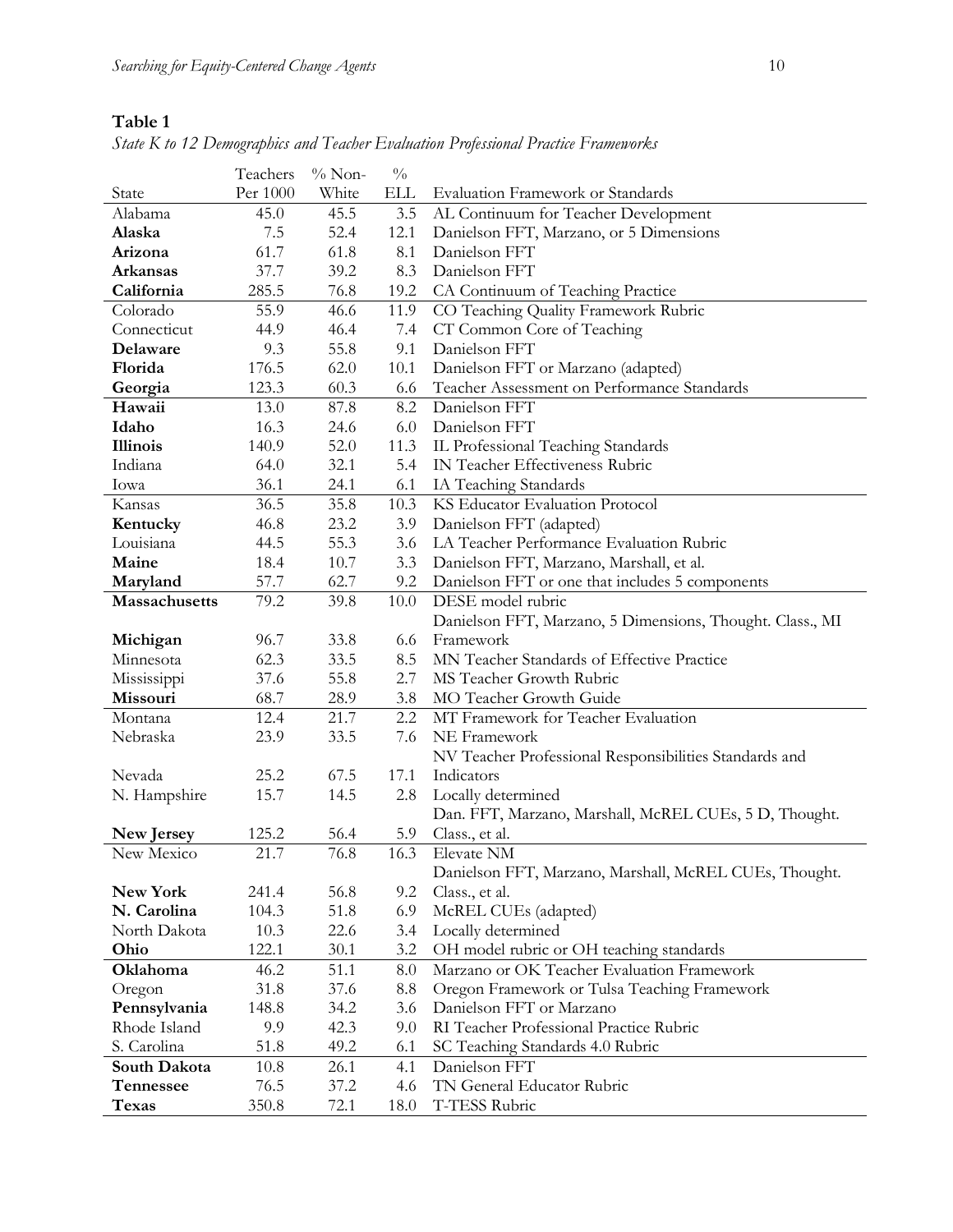| Utah          | 27.9 | 25.6 | 7.1 Locally adopted or UT Teaching Observation Tool |
|---------------|------|------|-----------------------------------------------------|
| Vermont       | 9.4  | 9.8  | 2.2 Danielson FFT, Marzano, Marshall, McREL CUEs    |
| Virginia      | 88.5 | 51.1 | 9.1 VA Uniform Performance Standards                |
| Washington    | 55.5 | 45.6 | 11.7 Marzano (adapted)                              |
| West Virginia | 24.2 | 9.9  | 0.8 WV Evaluation Rubrics for Teachers              |
| Wisconsin     | 66.8 | 30.1 | 6.2 Danielson FFT                                   |
| Wyoming       | 8.5  | 22.1 | 3.0 Locally adopted                                 |

*Note.* Bolded text indicates one or more state approved rubrics are included in the analysis. Table data is from state websites and National Center for Education Statistics, 2012, 2019, 2020. Thought. Class. = Thoughtful Classroom

For goals, roles, and strategies, the authors coded the extracted text as depicting "Involvement," "Engagement," and "Equitable Collaboration." For approaches to change, the primary codes were "Technical" and "Adaptive" because Ishimaru (2020) based her theories of change through authentic partnerships on Heifetz et al.'s (2009) work. In accordance with Heifetz et al.'s theories, text coded as exhibiting the technical approach to change characterized actions as implementing and refining evidence-based strategies and working within existing structures and processes. Text characterizing the adaptive approach to change envisioned actors as wrestling with values, empowerment, and adaptation through creative experimentation.

In the second round of coding, in-vivo sub-codes that differentiated specific aspects of FCE within each of the categories were identified using the consensus method described previously. Specific sub-codes are depicted in the column headings in Tables 2 through 5. At the final step, patterns were identified by comparing the level and type of FCE evident in the goals, roles, strategies, and change theories to inform overarching themes about states' expectations for teachers' interactions with families and communities.

#### **Limitations**

This study provides an overview of teacher evaluation rubrics using original source documents. This design is limited by the documents made publicly available and by the primary research focus on FCE. The authors, therefore, do not claim to represent how teacher performance evaluation systems are implemented and can only draw conclusions about the design, structures, and content of the systems that were explored most deeply. Directed content analysis can predispose researchers to find evidence that is supportive of a theory, thus dependability derives from both alignment of the predetermined codes with extant theory and the researchers' openness to disconfirming evidence (Hsieh & Shannon, 2005). Despite these limitations, this work makes a valuable contribution to the research literature and reveals important implications for furthering FCE and defining effective teacher performance.

#### **Results**

To provide context for the analysis the follows, Table 2 summarizes basic information about the 15 focal rubrics published from 2012 to 2020. The documents ranged from 2 to 72 pages with a median length of 11 pages, indicating the documents exhibited varying levels of comprehensiveness and specificity. The location of FCE within the rubrics offered insight into how their authors conceptualized FCE and its centrality in teachers' work. Two rubrics included no information specific to families or community members beyond the school but were retained in the study because the exclusion of FCE is an important finding. Specifically, The 5 Dimensions of Teaching and Learning Instructional Framework focused solely on teachers' instructional behaviors.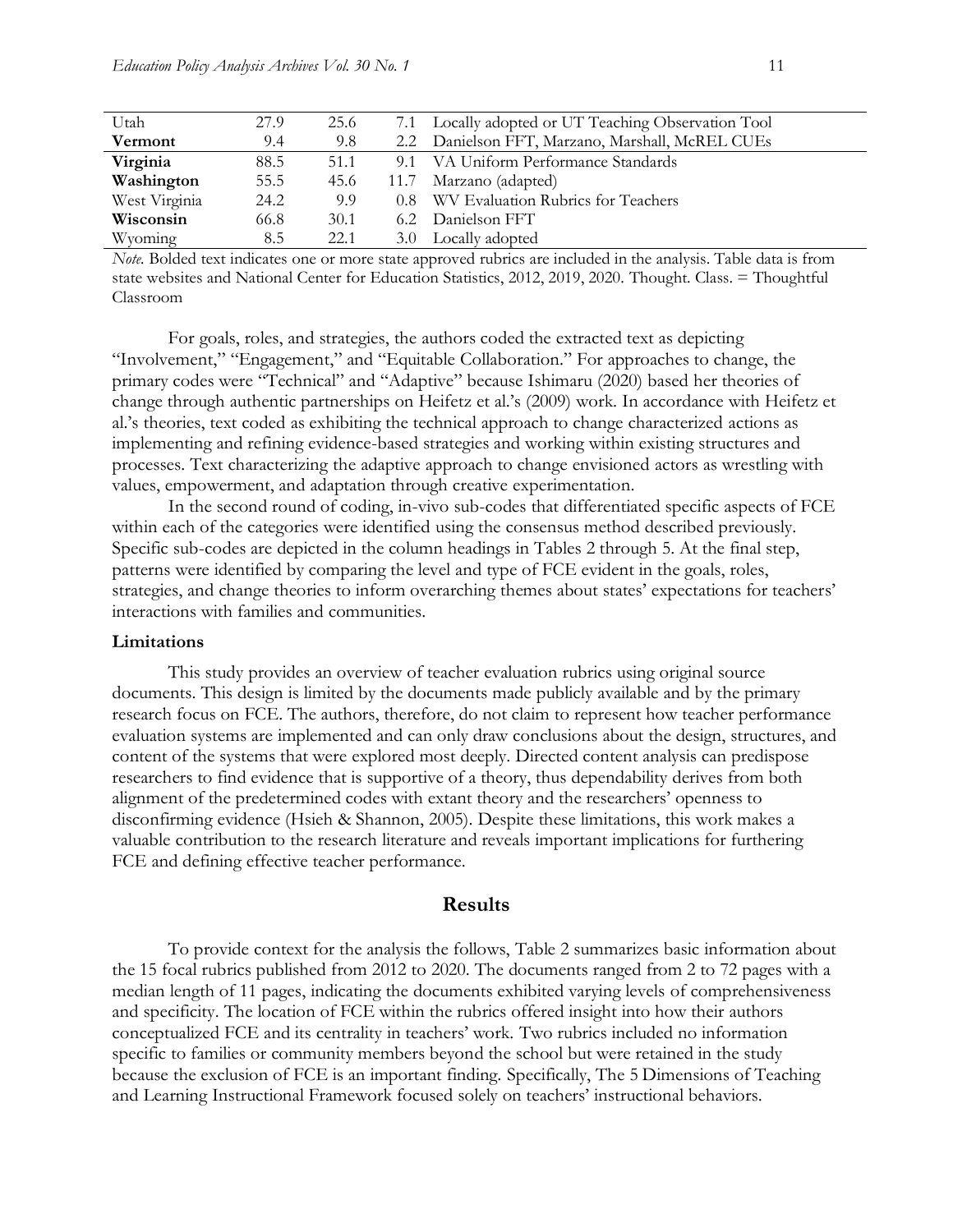Tennessee's Professionalism rubric (2018b) included a section labeled "School and Community Involvement," but the related indicators involved events, policies, and peer collaboration without mentioning families or the wider community. Among the remaining 13 rubrics, 10 provided a discrete section or indicator dedicated to teachers' interactions with families or community members and three combined families and communities into material that included other constituents. Rubrics most often located family and community sections in the professional practice domain. Families were also commonly addressed in sections related to reporting assessment results and collaboratively planning for students with disabilities.

#### **Table 2**

*Basic Information About Teacher Evaluation Rubrics*

|                                                                          |                |          | Theory of Change |                  |                                |  |
|--------------------------------------------------------------------------|----------------|----------|------------------|------------------|--------------------------------|--|
| Rubric                                                                   | $#$ pp.        | FCE      | Type             | Persons          | Level                          |  |
| 5 Dimensions of Teaching and<br>Learning Instructional<br>Framework      | 4              | none     | tech.            | $\overline{T}$   | class.                         |  |
| California Continuum of Teaching<br>Practice                             | 48             | separate | tech./adapt.     | T, S, C, F,<br>M | class., org., prof.            |  |
| Danielson Framework for Teaching                                         | 72             | separate | tech./adapt.     | T, S, C          | class., org., prof.            |  |
| Georgia TAPS                                                             | $\overline{c}$ | combined | tech.            | T, C, F          | class., org.                   |  |
| Illinois Professional Teaching<br>Standards                              | $8\,$          | separate | tech./adapt.     | T, C, F,<br>М    | class., org., prof.            |  |
| McREL Cues Framework                                                     | 11             | separate | tech./adapt.     | T, C             | class., org.,<br>prof., system |  |
| Marshall Teacher Evaluation Rubric                                       | 8              | separate | tech.            | T, C, F          | class.                         |  |
| Marzano Teacher Evaluation Model                                         | 59             | separate | tech.            | T, C             | class., org.                   |  |
| Massachusetts Classroom Teacher<br>Rubric                                | 17             | separate | tech.            | T, S, C, F       | class., org.                   |  |
| Missouri Teacher Growth Guide                                            | 45             | separate | tech./adapt.     | T, S, C, F,<br>M | class., org., prof.            |  |
| Ohio Teacher Performance<br><b>Evaluation Rubric</b>                     | 10             | separate | tech./adapt.     | T, S, C, F       | class., org.,<br>state, prof.  |  |
| Tennessee TEAM General<br><b>Educator</b> and Professionalism<br>Rubrics | 9              | none     | tech.            | T, C             | class., org.                   |  |
| Texas T-TESS Rubric                                                      | 18             | combined | tech.            | T, S, C, F,<br>M | class., org.                   |  |
| Thoughtful Classroom                                                     | 10             | combined | tech.            | T, S, C          | class., org.                   |  |
| Virginia Standards for the<br>Professional Practice of<br>Teachers       | $\,8\,$        | separate | tech./adapt.     | T, C, F,<br>М    | class., org.                   |  |

*Note.* tech. = technical. adapt = adaptive. T = teacher. S = students. C = colleagues. F = families.  $M =$ Members of the wider community. class.  $=$  classroom. org.  $=$  organization. prof.  $=$  profession.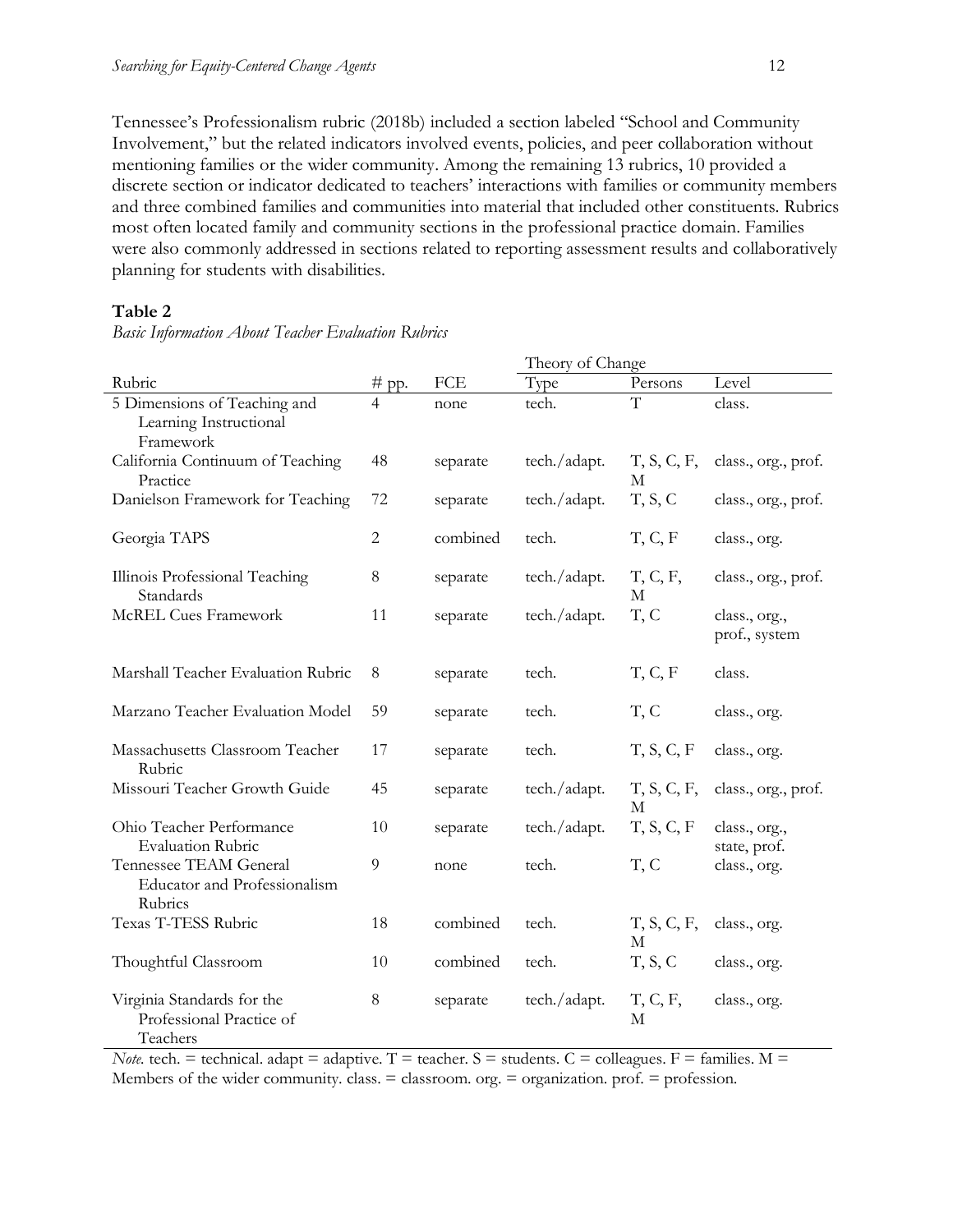The theoretical framework prompted an analysis of whether teachers, families, and communities were engaged in collaborative efforts to enact systemic change. In this regard, the rubrics varied in how they characterized the scope of teachers' work. The 5 Dimensions Framework, for example, narrowly focused on the teacher's technical craft within the classroom (University of Washington, 2020). At the wider end of the spectrum, Ohio characterized "accomplished" teachers as effecting change at the school, district, and state levels, as well as influencing the teaching profession. Only McREL's (n.d.) framework mentioned teachers enacting "systems change in support of learners" (p. 15). When the other rubrics referred to systems, they mentioned logistical tools within the classroom (e.g., Texas, Georgia) or school-wide systems for supporting students (e.g., Missouri). In a similar manner, the rubrics varied by whom teachers were working with to improve their classrooms and organizations. All but one rubric portrayed teachers as collaborating with their colleagues. A plurality of rubrics included students as persons who shared responsibility for the classroom community or the school. Nine rubrics involved families in collaborative improvement, but only five mentioned members of the wider community. Only two of the rubrics (Illinois, Texas) explicitly mentioned families and communities as involved in school-wide efforts.

As expected, each rubric envisioned classroom and school improvement as involving technical problems to be solved by applying expert knowledge and working within existing structures. Eleven rubrics solely characterized school improvement efforts as apolitical and involving activities defined by others (e.g., committees, district goals). Georgia's rubric (2014), for example, said a teacher working toward school improvement "demonstrates flexibility in adapting to school change" (p. 2). According to Massachusetts (2018), parents help create strategies to support student learning and Exemplary teachers enact leadership through collaborative curriculum planning, analyzing student work, and contributing "relevant ideas and expertise." By contrast, Illinois' (2013) standards used language with political overtones, describing teachers as agents of change who are "combatting" school district practices that affect students. Missouri (2013), Ohio (2020), and McREL similarly portrayed teachers as shaping policy.

Seven rubrics included elements suggesting adaptive change involving values, empowerment, or adaptation through creative experimentation, but no rubrics explicitly involved families or communities in such efforts. Rubrics with adaptive components typically described teacher inquiry practices that went beyond applying received knowledge, responding to supervisor feedback, or engaging in professional development activities. California's rubric and Danielson's FFT, for example, mentioned teacher action research. Virginia, Missouri, and Illinois envisioned exemplary teaching as involving collaborative problem solving. McREL depicted teachers as engaged in adaptation within the classroom and schoolwide innovation.

#### **Goals**

The goals for teachers' interactions with families and communities are depicted in Table 3. As seen, the rubrics universally viewed FCE as a means for enhancing student learning and a majority (*n* = 8) portrayed FCE as also contributing to students' greater wellbeing. Four rubrics characterized FCE as benefitting the "curriculum" or the school overall. Only California and Marzano (2017) went beyond school-centered concerns to explicitly state that families could gain from their associations with the school. According to California's (2012) rubric, a teacher in the highest Innovating category "utilizes a broad range of neighborhood and community resources to support the instructional program, students, families" (p. 44). Thus, families benefitted from the teacher connecting them to local sources of support, which was firmly embedded in traditional paradigms (Ishimaru, 2020). No rubrics characterized family involvement as an avenue for any form of equity or systems change.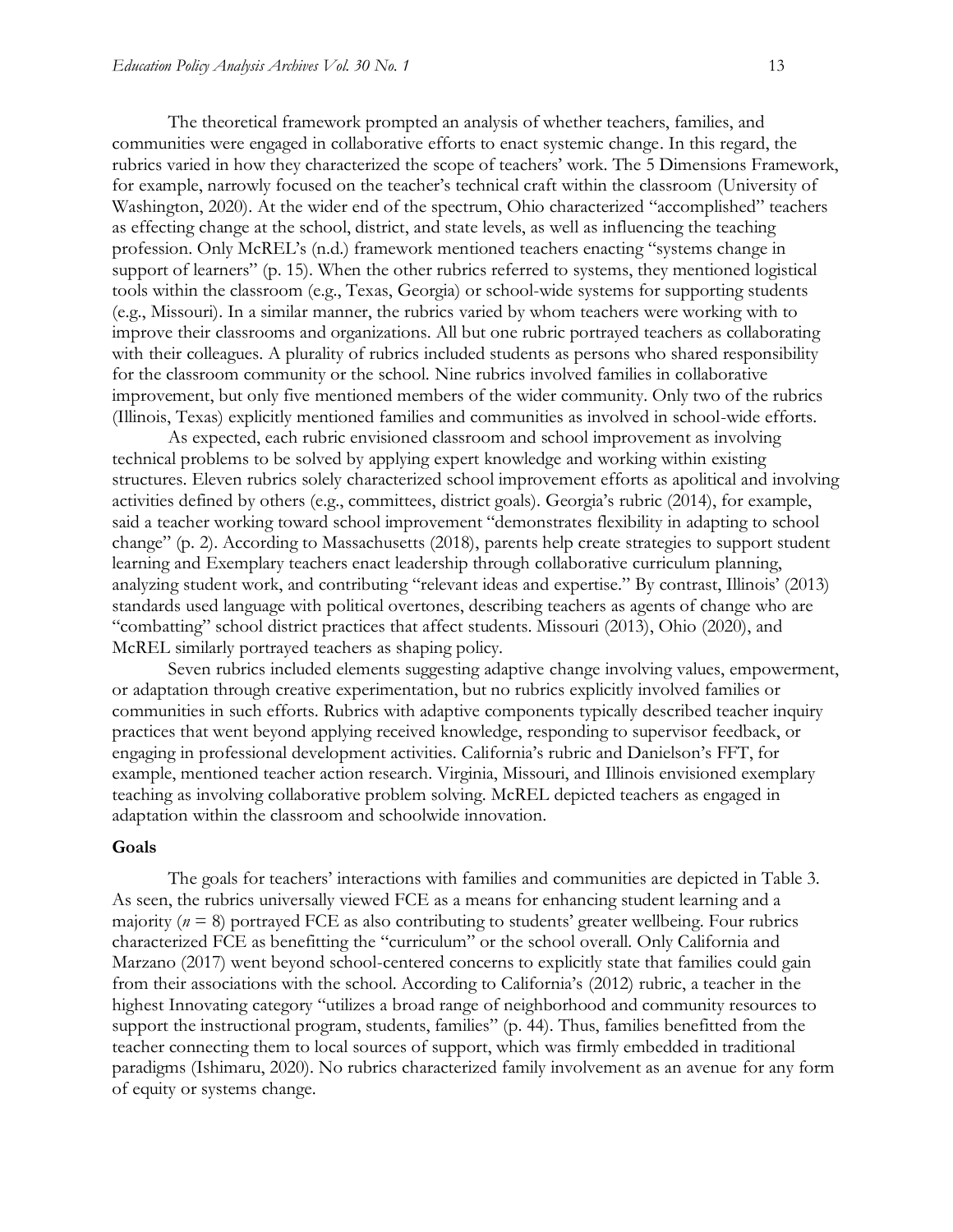|                   | Involvement    |              | Engagement  |             | Equitable Collaboration |         |  |
|-------------------|----------------|--------------|-------------|-------------|-------------------------|---------|--|
|                   | School         | Student      | Student     | Family      | Equitable               | Systems |  |
| Rubric            | Centered       | Learning     | Wellbeing   | Centered    | Opportunity             | Change  |  |
| Danielson         |                | X            |             |             |                         |         |  |
| Georgia           |                | X            |             |             |                         |         |  |
| Marshall          |                | X            |             |             |                         |         |  |
| <b>McREL Cues</b> | X              | X            |             |             |                         |         |  |
| Thought. Class.   |                | $\mathbf X$  |             |             |                         |         |  |
| Illinois          | $\overline{X}$ | $\mathbf{x}$ | X           |             |                         |         |  |
| Massachusetts     |                | $\mathbf X$  | $\mathbf X$ |             |                         |         |  |
| Missouri          |                | X            | X           |             |                         |         |  |
| Ohio              |                | X            | $\mathbf X$ |             |                         |         |  |
| Texas             | $\mathbf{x}$   | X            | X           |             |                         |         |  |
| Virginia          |                | X            | X           |             |                         |         |  |
| California        | $\mathbf X$    | X            | $\mathbf X$ | $\mathbf X$ |                         |         |  |
| Marzano           |                | X            | $\mathbf X$ | $\mathbf X$ |                         |         |  |

*Goals for Interactions with Families and Communities*

*Note.* Thought. Class. = Thoughtful Classroom

#### **Roles**

The rubrics cast families and community members in a variety of roles, as illustrated in Table 4. Each rubric involved families as stakeholders who were entitled to receive various types of information. All but the FFT went, at least nominally, beyond passive involvement. Most rubrics (*n* = 9) viewed families as constituents entitled to having the teacher address their concerns. Illinois' (2013) rubric implied the constituent role in saying the teacher, "proactively serves all students and their families with equity and honor and advocates on their behalf" (p. 8). Eleven rubrics characterized families and community members as supporters whose help was beneficial to the school. Thoughtful Classroom suggested the family should support the teacher's disciplinary practices when it described the teacher as "Developing an effective plan for managing student behavior that includes .... an appropriate level of home involvement" (Silver Strong & Associates, 2013, p. 50).

Most rubrics ( $n = 11$ ) portrayed families in roles that reached a basic level of Engagement by using the verb "collaborate" in association with families and community members. For instance, Massachusetts (2018) said the teacher "collaborates with families to create and implement strategies for supporting student learning and development" (p. 10). The five rubrics that depicted families and community members as contributors described them as sources of tangible resources. Marshall (2014) illustrated this when saying the Highly Effective teacher "successfully enlists classroom volunteers and extra resources from homes and the community to enrich the curriculum" (p. 6). Only California (2012) viewed parents as potential leaders, envisioning the Innovating teacher as supporting an environment in which "families take leadership to improve student learning" (p. 43).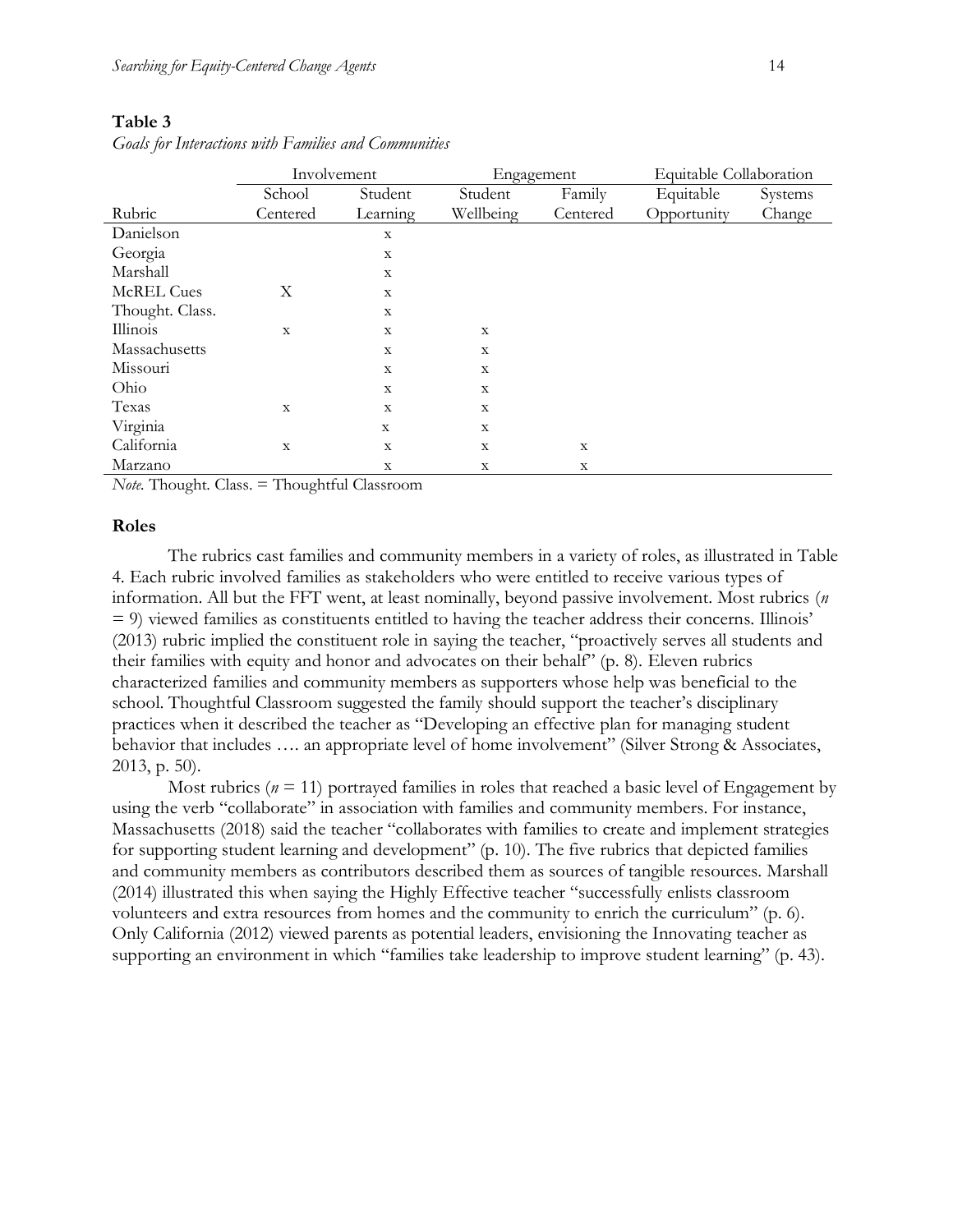|                   |             | Involvement |             | Engagement   |             |             | Equitable     |  |
|-------------------|-------------|-------------|-------------|--------------|-------------|-------------|---------------|--|
|                   |             |             |             |              |             |             | Collaboration |  |
| Rubric            |             |             |             |              |             |             | Change        |  |
|                   | Recipient   | Constituent | Supporter   | Collaborator | Contributor | Leader      | Agent         |  |
| Danielson         | $\mathbf X$ | $\mathbf X$ |             |              |             |             |               |  |
| Georgia           | $\mathbf X$ | $\mathbf X$ |             | $\mathbf X$  |             |             |               |  |
| Massachusetts     | $\mathbf X$ |             | $\mathbf X$ | $\mathbf X$  |             |             |               |  |
| Texas             | $\mathbf X$ |             | $\mathbf X$ | $\mathbf X$  |             |             |               |  |
| Marzano           | $\mathbf X$ | $\mathbf X$ | $\mathbf X$ | $\mathbf X$  |             |             |               |  |
| <b>McREL Cues</b> | $\mathbf X$ | $\mathbf X$ | X           | $\mathbf X$  |             |             |               |  |
| Missouri          | X           | $\mathbf X$ | X           | $\mathbf X$  |             |             |               |  |
| Ohio              | X           |             | X           | $\mathbf X$  |             |             |               |  |
| Thought.          | $\mathbf X$ |             | X           |              | $\mathbf X$ |             |               |  |
| Class.            |             |             |             |              |             |             |               |  |
| Illinois          | $\mathbf X$ | $\mathbf X$ | X           | X            | X           |             |               |  |
| Marshall          | $\mathbf X$ | $\mathbf X$ | X           | X            | X           |             |               |  |
| Virginia          | X           | Х           | $\mathbf X$ | X            | $\mathbf X$ |             |               |  |
| California        | $\mathbf X$ | X           | X           | X            | X           | $\mathbf X$ |               |  |

*Roles of Family and Community Members*

*Note.* Thought. Class. = Thoughtful Classroom

#### **Strategies**

Rubrics varied in the specificity of the strategies and tactics for teachers' interactions with families and community members. At the ambiguous end of the continuum, Texas' (2016) streamlined rubric offered only three strategies for distinguished teachers in the area of School Community Involvement:

Systematically contacts parents/ guardians regarding students' academic and social/emotional growth through various methods.

Initiates collaborative efforts that enhance student learning and growth.

Leads students, colleagues, families and community members toward reaching the mission, vision and goals of the school. (p. 16)

Teachers and their supervisors may interpret terms such as "various methods" and "collaborative efforts" in different ways, but the centrality of the school's agenda was clear in each indicator.

As seen in Table 5, the behaviors listed in the rubrics often fell into the Involvement category, suggesting the collaboration role ascribed to parents was relatively shallow. The rubrics universally described exemplary teachers as treating families respectfully by communicating with them regularly, remaining open to their concerns, respecting their differences, and welcoming them into the school. All but one rubric centered the school in some way, whether through facilitating school-based events and volunteerism or by involving parents and community members in student learning activities or curriculum enhancement. Five rubrics expected effective teachers to facilitate parent support for learning at home. Under Professionalism, Virginia's (2012) standards said teachers "encourage parent participation in learning in and out of the classroom" and "offer strategies for parents to assist in their children's education" (p. 67). McREL and Marshall were the only rubrics to specifically mention parent involvement with homework.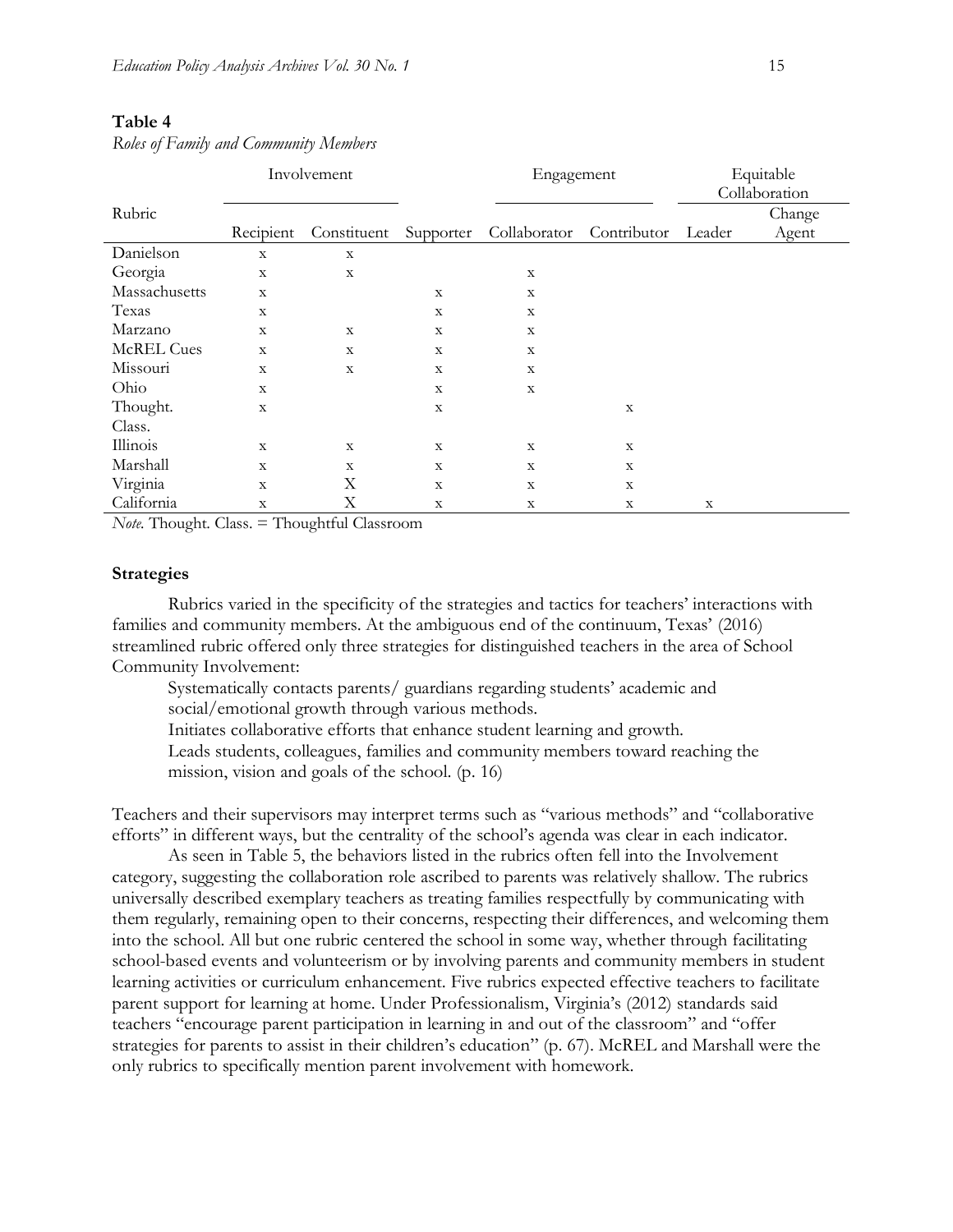|                   | Involvement |             |             | Engagement  |                           | Equitable Collab. |            |
|-------------------|-------------|-------------|-------------|-------------|---------------------------|-------------------|------------|
| Rubric            | Home-       | School-     | Respectful  | Culturally  | Reciprocal                | Mutual            | Collective |
|                   | Centered    | Centered    | Interaction | Responsive  | Collab.                   | Account.          | Inquiry    |
| Marshall          | $\mathbf X$ | $\mathbf X$ | X           |             |                           |                   |            |
| <b>McREL Cues</b> | $\mathbf X$ | $\mathbf X$ | $\mathbf X$ |             |                           |                   |            |
| Ohio              |             | $\mathbf X$ | $\mathbf X$ |             |                           |                   |            |
| Texas             |             | $\mathbf X$ | $\mathbf X$ |             |                           |                   |            |
| Thought.          | $\mathbf X$ | $\mathbf X$ | X           |             |                           |                   |            |
| Class.            |             |             |             |             |                           |                   |            |
| Virginia          | $\mathbf X$ | X           | $\mathbf X$ |             |                           |                   |            |
| Danielson         |             | $\mathbf X$ | $\mathbf X$ | $\mathbf X$ |                           |                   |            |
| Georgia           |             |             | X           | X           |                           |                   |            |
| Massachusetts     | $\mathbf X$ | $\mathbf X$ | $\mathbf X$ | $\mathbf X$ |                           |                   |            |
| California        |             | $\mathbf X$ | X           | X           | $\mathbf X$               |                   |            |
| Illinois          |             | $\mathbf X$ | $\mathbf X$ | $\mathbf X$ | $\mathbf X$               |                   |            |
| Marzano           |             | $\mathbf X$ | X           | $\mathbf X$ | $\mathbf X$               |                   |            |
| Missouri          |             | $\mathbf X$ | X           | $\mathbf X$ | $\boldsymbol{\mathrm{X}}$ |                   |            |

*Strategies for Interacting with Families and Community Members*

*Note.* Collab. = Collaboration. Account. = Accountability. Thought. Class. = Thoughtful Classroom

The seven rubrics that reached the Engagement level were explicit that teachers should be culturally responsive in their interactions with families. Massachusetts (2018), for example, tasked teachers with "culturally proficient communication with families," which was operationalized as "understanding of and appreciation for different families' home language, culture, and values" (p. 11). Only four rubrics reached the level of engagement where collaboration included some reciprocity. Illinois (2013) expected the teacher to demonstrate mutual understanding by making an effort to understand "schools as organizations within the larger community context" and "the benefits, barriers, and techniques involved in parent and family collaborations" (p. 7). California, Marzano, and Missouri envisioned highly rated teachers as involved in community service or community activities. No strategies aligned with Ishimaru's (2020) description of Equitable Collaboration.

#### **Holistic Review**

Looking at the rubrics holistically, many fit clearly into the Involvement and Engagement categories, but none resembled Equitable Collaboration. The few rubrics that straddled categories and the two rubrics where FCE was missing (i.e., 5 Dimensions and Tennessee) defied clean categorization. Three of the commercial rubrics—Marshall, McREL, and Thoughtful Classroom were mostly embedded in the Involvement paradigm. Even though Thoughtful Classroom and Marshall characterized families as contributors, their goals and strategies for FCE were schoolcentered and somewhat limited in scope. In a similar manner, the rubrics from Texas, Virginia, and Ohio viewed families and community members as collaborators or contributors, yet their specific strategies did not go beyond respectful interaction. Thus, these states edged toward Engagement but did not quite make it there. Danielson's FFT and the Georgia and Massachusetts rubrics similarly moved into Engagement by including cultural responsiveness, but they did not aspire to reciprocal collaboration and their roles and goals clustered at the border between engagement and involvement. Only Marzano, Illinois, Missouri, and California were firmly embedded in the Engagement level for goals, roles, and strategies. California also approached Equitable Collaboration by characterizing family members as potential leaders.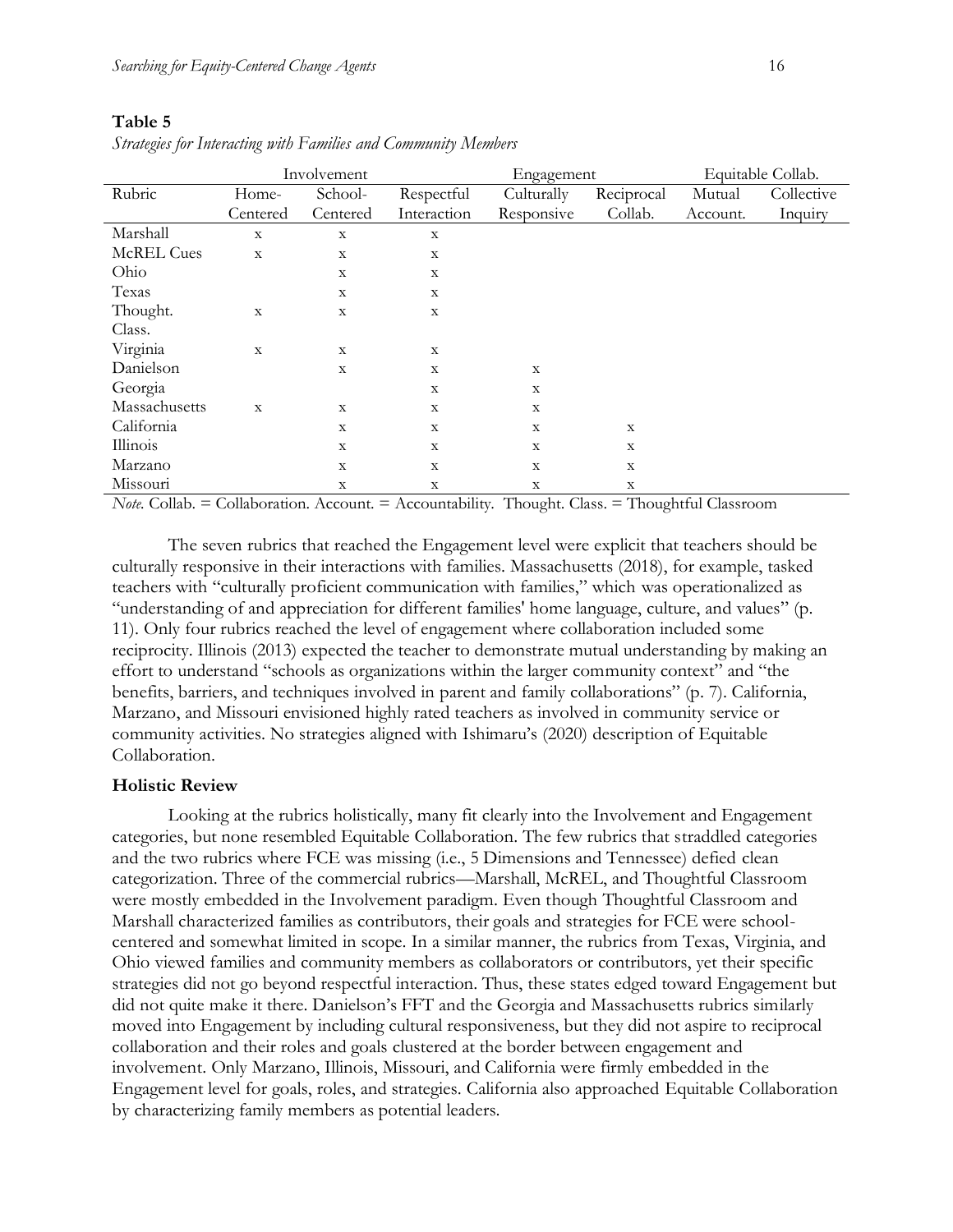#### **Discussion**

Analysis of how state teacher evaluation frameworks characterized FCE following the enactment of ESSA makes an important contribution to the literature by highlighting how states missed policy opportunities to reconceptualize how schools, families, and communities engage with one another to advance justice-oriented schools. All but one state's evaluation policies refrained from including any language or activities typifying the mutual accountability and systems change efforts that Ishimaru (2020) defined as Equitable Collaboration. When present, FCE was too often viewed merely as a mechanism to yield academic gains and meet legal requirements. Further, state evaluation systems remained narrowly focused on the procedural aspects of teaching, which begs the question, where do teachers see themselves in terms of equitable engagement and collaboration with families if these efforts are not valued by the very systems that evaluate them? In a time where researchers are conceptualizing social justice as the work of educational change (Datnow, 2020), it remains true that "approaches and assumptions of family engagement still largely default to a deficiency paradigm on the ground" (Ishimaru, 2020, p. 15). This study has implications for how we think about equitable teacher practices and evaluation policies that center families and communities as key contributors to systemic, lasting educational transformations.

#### **Beyond a Myopic View of Teacher Evaluation**

Federal accountability requirements post-NCLB spurred an era of teacher evaluation reform in the US that was keenly focused on linking school improvement efforts to individual teachers by way of performance evaluations (Rodriguez et al., 2020). In the end, federal requirements to tie scores from high-stakes testing to individual teachers inspired a backlash that led to their repeal (Close & Amrein-Beardsley, 2018). Yet, despite the reduced federal oversight over teacher evaluation processes, most state teacher evaluation systems remain invested in the school improvement and accountability paradigm (Ross & Walsh, 2019) even though these comprehensive teacher evaluation reforms have failed to yield substantive improvements in teaching and learning (Firestone & Donaldson, 2019; Lavigne & Good, 2018). As the scholarly discourse moves beyond test-based teacher evaluation, researchers are beginning to critique the various standards-based descriptions of effective teaching (Coady et al., 2020; Morris-Mathews, 2021; Patrick et al., 2020) and document the normative influences of rubric-based evaluations on the nations' educators (Holloway, 2018; Malloy, 2020; Neumerski et al., 2018). Until now, critiques have not mentioned the current system's inability to intertwine teachers' evaluation processes with a meaningful engagement of families and communities beyond a school-centric lens.

The purpose of this research was not to make claims about whether rubrics should be used to evaluate teachers in the first place. Authors reasoning, instead, was that if districts are going to use rubrics to evaluate teachers' performance, their definitions of exemplary practices should be interrogated. To this end, directed content analysis and Ishimaru's (2020) Equitable Collaborations framework were useful for determining not only how the various rubrics defined stakeholder goals, roles, and strategies in terms of FCE, but Ishimaru's (2020) focus on systemic change also revealed key information about how rubrics conceptualized teaching as a profession. This research is important because it demonstrates that comprehensive teacher evaluation policies under ESSA should account for the work that teachers do beyond classroom instruction that stand to positively influence student learning, but they often come up short.

Too many evaluation rubrics narrowly characterized teaching as individualistic and involving practices and knowledge defined by others. Fewer than half of the rubrics recognized teaching as a complex social activity that requires teachers to actively engage in problem solving, adaptation, and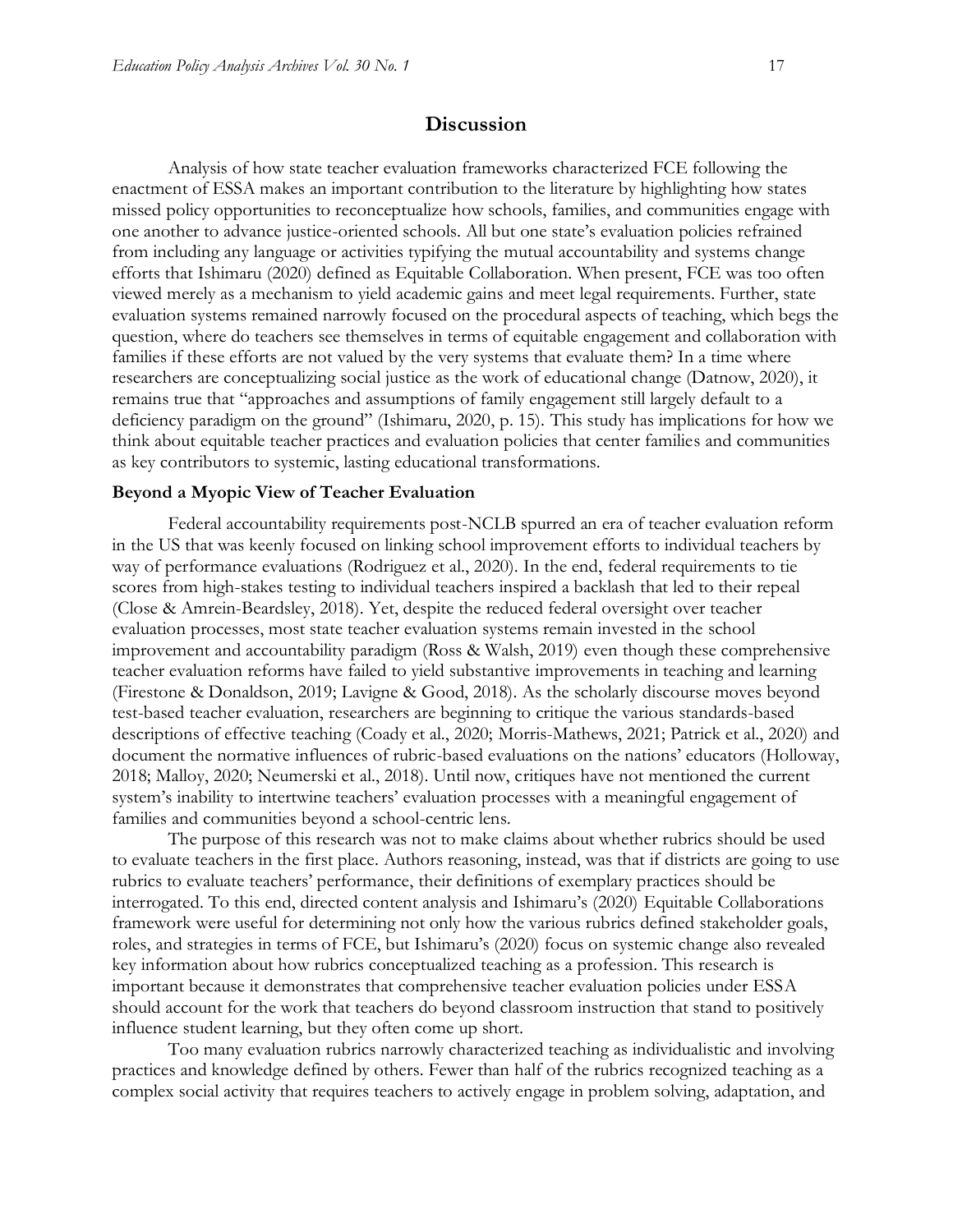innovation (Shirley & Macdonald, 2012). Rarely did rubrics recognize how teachers function within systems external to the classroom and that teachers could contribute significantly to school change (Wenner & Campbell, 2017). These omissions are important because Ishimaru (2020) envisioned Equitable Collaborations as transforming systems and power dynamics by combining the knowledge and expertise of educators, young people, families, and communities. How can we expect schools to recognize that knowledge and transformational potential reside in students and families when the documents that define exemplary teaching fail to acknowledge the expertise and power of teachers, themselves, as agents of change in their schools, districts, and communities? Our first recommendation for policymakers, therefore, is that any characterization of exemplary teaching must reflect how a teacher's work extends beyond the classroom and involves more than the application of received knowledge and technical skills.

The format of standards and rubrics that outline exemplary teacher practices also merits consideration. As evaluation tools, these documents serve both practical and symbolic purposes (Holloway, 2018). On a practical level, our review of 15 rubrics covering 80% of U.S. public school teachers mirrored others in finding many rubrics overly general, and thus open to wide interpretation (e.g., Hazi, 2020; Hill & Grossman, 2013). We also examined rubrics that included ample detail, but were so long, wordy, and redundant it was difficult to find what we were looking for in them (e.g., California). Most evaluation rubrics analyzed for this research dedicated separate sections or indicators to FCE, but many also marginalized families and communities by segregating them in a professional practices domain that typically accounts for a miniscule percentage of teachers' summative evaluation scores (Kraft & Gilmour, 2016). Symbolically, separating FCE from teachers' core work with students and placing it at the end of lengthy documents tells teachers and principals that these activities lack importance. Thus, we offer as our second recommendation that rubric creators strike a better balance between conciseness and specificity while appropriately connecting families and communities to the core of teachers' work. For an example of such a rubric, we point to the Massachusetts Classroom Teacher Rubric (2018), which listed FCE as the third of four domains and provided succinct descriptions of each exemplar that included the intended results of the described behaviors, thus allowing for flexibility of process toward specified outcomes. This approach, however, moves away from the lists of low-inference, observable behaviors that characterize current evaluation systems. As the next generation of teacher evaluation policies appears to be moving toward a growth-oriented approach that focuses less on rating and more on self-reflection and professional dialogue (e.g., Ford & Hewitt, 2020; Malloy, 2020), this evolution may be more amenable to shorter, user-friendly rubrics that center purpose over excessive detail. The type of evaluation tools that best facilitate teacher reflection and growth is an emerging area for further research (e.g., Amrein-Beardsley et al., 2015).

#### **Teachers as Equity-Centered Change Agents**

Despite the favorable structure of Massachusetts' rubric, its content was toward the middle of the FCE continuum. Like most of the teacher evaluation rubrics examined in this research, its vision of exemplary teaching fell short of representing the goals, roles, strategies, and change processes that Ishimaru (2020) used to differentiate traditional FCE from Equitable Collaborations. To be sure, no rubrics evaluated for this study situated family involvement as a pathway for attaining broader goals associated with educational equity. Rather, rubrics' examples of engagement strategies very narrowly moved beyond what Ferlazzo and Hammond (2009) identified as Involvement (e.g., teachers communicating with parents) to include basic levels of Engagement (e.g., teachers collaborating with families). Teacher evaluation rubrics post-ESSA often acknowledged the importance of FCE as a mechanism for supporting learning, but many sidelined families and community members by characterizing them as entities who merely voice concerns to teachers,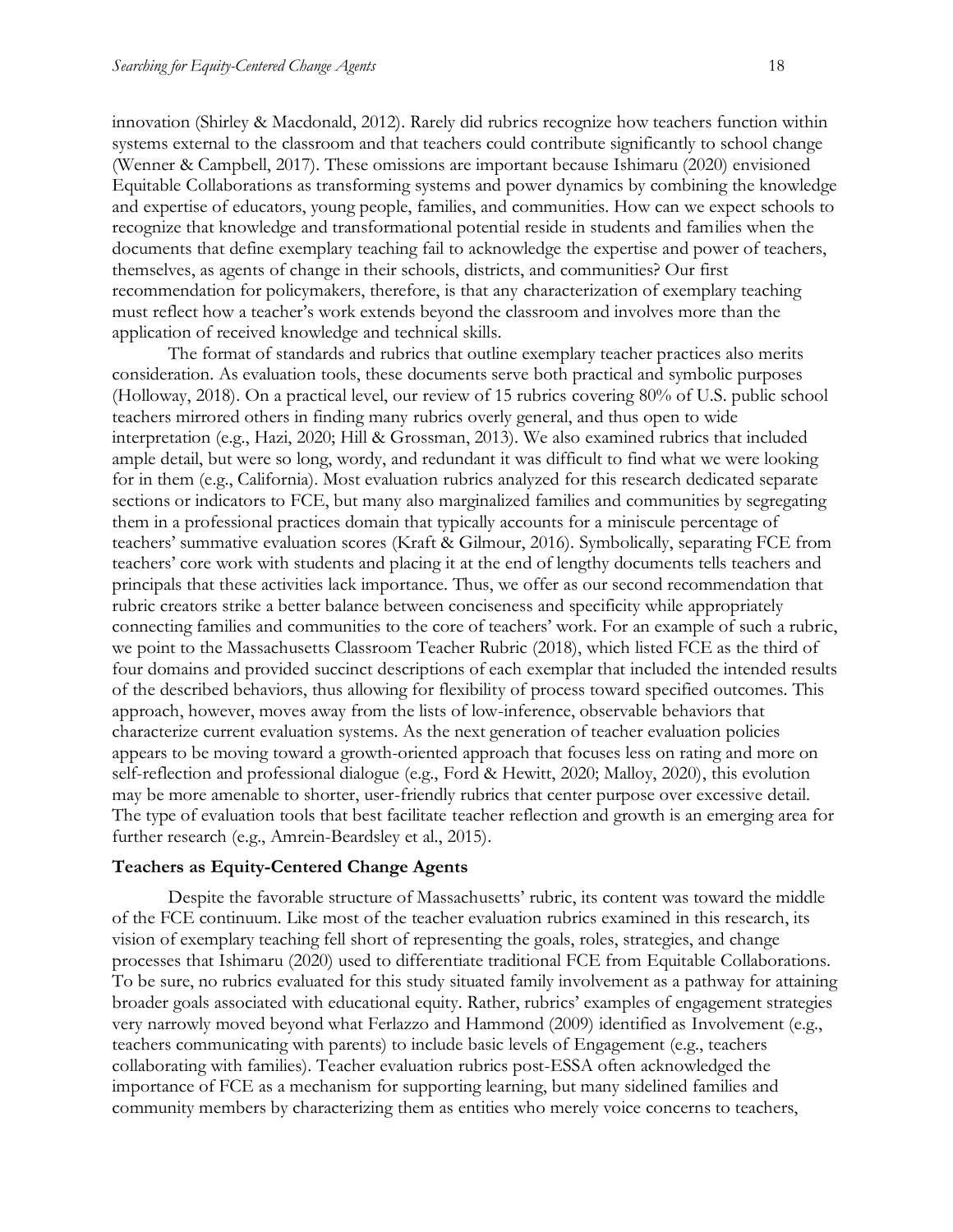volunteer in the classroom, or participate in school-related functions. Only California recognized families as leaders, highlighting Ishimaru's (2020) point that "families- especially those marginalized in our systems- are often completely absent from the research and practice of organizational decision-making and improvement" (p. 97). By continuing to prioritize traditional approaches to FCE in evaluation rubrics, state education policies risk exacerbating the deficit-oriented notion that families who do not participate in school-centered activities are uncaring, incompetent, or disinterested in their children's education (Arce, 2019)

Interestingly, despite the absence of Equitable Collaborations in teacher evaluation rubrics, seven rubrics explicitly stated that teachers should be culturally responsive in their interactions with families. These rubrics provide a semblance of hope for pushing evaluative practices through the Engagement barrier and into a space of collaboration that departs from the dominant school-based approach. By contrast, the rubrics that failed to incorporate cultural responsiveness in FCE are instructive as to how these documents viewed teachers' responsibilities in terms of families and students from non-dominant cultures. The 5 Dimensions rubric expected teachers to engage in culturally responsive teaching without including families or communities anywhere in the document. Marshall, McREL, and Ohio ascribed to a limited multiculturalism paradigm focused on appreciating diversity and recognizing the contributions of various cultures in the curriculum. Virginia only mentioned students' cultures in its rubric for teachers of English learners. Like Texas and Thoughtful Classroom, Virginia's general teacher rubric made no mention of students' cultures at all. Somewhat appallingly, Tennessee's (2018a) rubric states that teachers performing "At Expectations" have interactions with students that are "generally friendly" but may reflect occasional "disregard for students' cultures" (p. 8). That so many rubrics reflected incomplete or no understanding of culturally responsive teaching is concerning.

Howard's (2019) explanation of culturally responsive pedagogy reveals why rubrics are deficient when they focus on technical teaching practices while disregarding students' cultures and families:

[Culturally Responsive Pedagogy] embodies a professional, political, cultural, ethical, and ideological disposition that supersedes mundane teaching acts; it is centered in fundamental beliefs about teaching, learning, students, their families, and their communities, and an underlying commitment to see student success become less rhetoric and more of a reality. (p. 65)

When students' cultures and families are missing from teacher evaluation rubrics, these documents send implicit messages that teachers need not make the effort to meet students where they are and erroneously suggest that in-school learning can be separated from students' out-of-school lives (Gay, 2013). Narrow characterizations of teaching also leave little space for teachers to adopt culturally sustaining pedagogies that engage students in critical evaluations of policies and practices with impact on students, their families, and their communities (Ladson-Billings, 2014). It is vital that teacher evaluation policies do not discourage teachers from engaging in this work. According to Wang (2018), "Teachers are important assets not only in students' learning but also in enacting social justice and advancing equity and fairness in various dimensions of students' lives" (p. 492). Moving in this direction would require evaluation rubrics designed to facilitate school-family-community partnerships that share in the same end goals, to fight against injustice (Green, 2017) and to create systemic change experienced at both the school and community levels (Ishimaru, 2020).

Our final recommendation, therefore, is that teacher evaluation rubrics should, at a minimum, expect proficient teachers to adopt culturally relevant pedagogies and demonstrate culturally responsive engagement with students, families, and community members. However, we would be remiss if we failed to point out that if state departments of education are revamping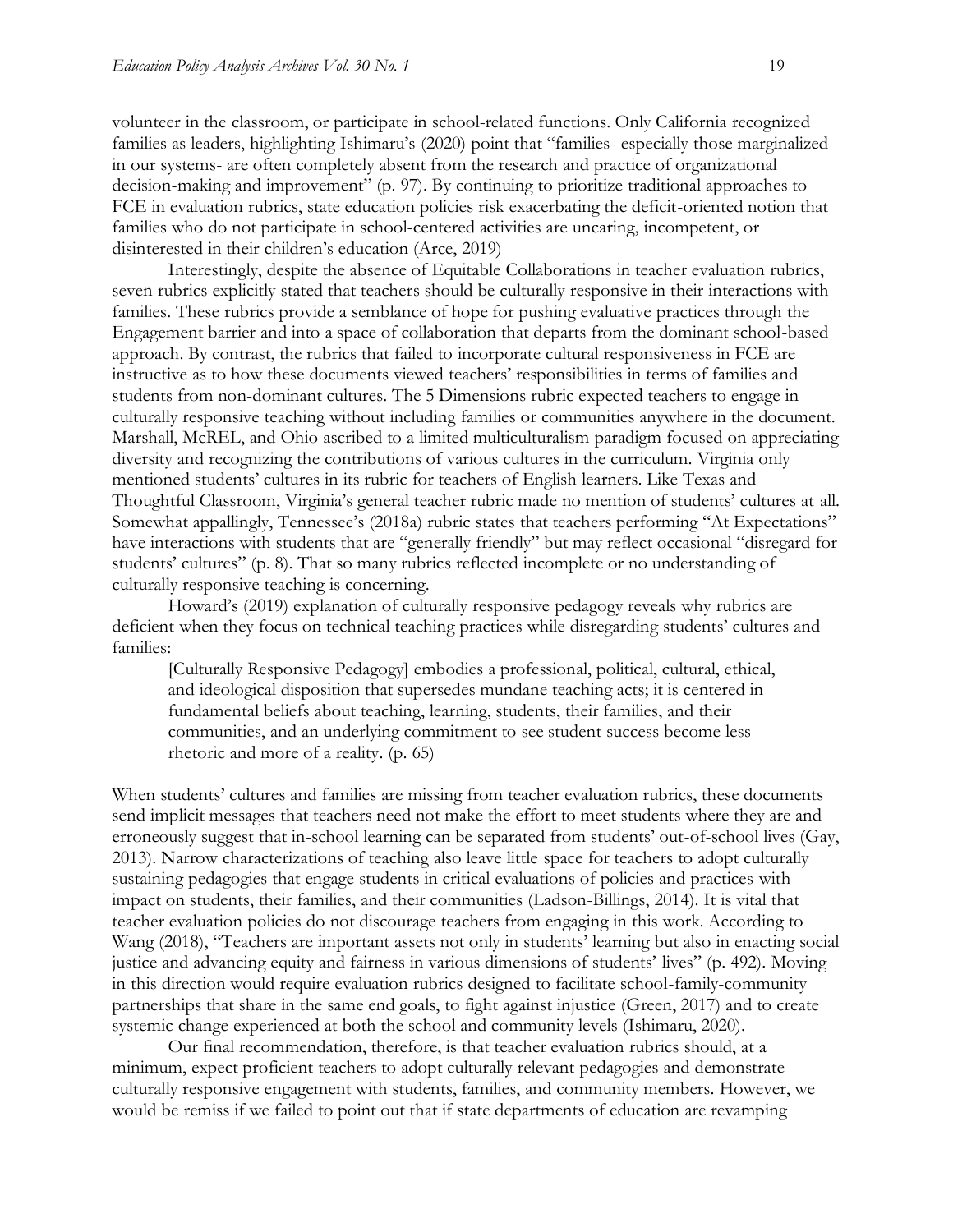rubrics to include language stipulating teachers possess cultural competence, there have to be systems, structures, and policies in place that support meaningful and authentic engagement with students' families. Said policies have potential to aid teachers in their work as equity change agents by requiring they develop an understanding of culture (Gay, 2013; Ladson-Billings, 2014) and the requisite pedagogical content knowledge (Shulman, 1986) that together can foster "a deep seated commitment to the holistic development and well-being of students, their families, and their communities" (Howard, 2019, pp. 86-87).

#### **Conclusion**

Referring to evaluation tools, Fullan et al. (2015) noted, "These frameworks are useful as guideposts, but are not sufficient to cause improvement" (p. 12). Professional standards and rubrics may be helpful in defining exemplary practice for employment and professional development purposes, but the attitude and philosophies that govern how they are used are far more important than the tools themselves. It is not enough to include FCE "on a rubric for reductive quantification; rather, it means shifting paradigms to recognize that relational, community-building, and emotional labor is the core of teaching/learning and family engagement" (Nygreen, 2019, pp. 218-219).

In practice, teachers must be rewarded and encouraged to collaborate with families and local neighborhood stakeholders in ways that Ishimaru (2020) characterized as Equitable Collaborations. From this perspective, teachers would be celebrated for conceptualizing families as educational leaders who share in the responsibility for changing inequitable conditions at the macro- and microsystems levels. Teachers would have support to develop relationships with stakeholders external to the school so they can use their collective voice and power to break down injustices both within and outside the schoolhouse gate. These types of collaborations dismantle preconceived, deficit-laden notions about parents and families and are designed to provide students with access to learning experiences that draw from the strengths and assets of the communities in which they reside.

#### **References**

- Aguayo, D., & Dorner, L. M. (2017). Assessing Spanish-speaking immigrant parents' perceptions of climate at a New Language Immersion School: A critical analysis using "Thinking with Theory." *Education Policy Analysis Archives, 25*(112). http://dx.doi.org/10.14507/epaa.25.2862
- Amrein-Beardsley, A., Holloway-Libell, J., Cirell, A. M., Hays, A., & Chapman, K. (2015). "Rational" observational systems of educational accountability and reform. *Practical Assessment and Evaluation, 20*(17), 1-8. https://doi.org/10.7275/td4c-tr89
- Arce, S. (2019). Exploring parent and teacher perceptions of family engagement. *International Journal of Teacher Leadership, 10*(2), 82-94.
- Baquedano-López, P., Alexander, R. A., & Hernandez, S. J. (2013). Equity issues in parental and community involvement in schools: What teacher educators need to know. *Review of Research in Education*, *37*(1), 149–182. https://doi.org/10.3102/0091732X12459718
- Bleiberg, J., & Harbatkin, E. (2020). Teacher evaluation reform: A convergence of federal and local forces. *Educational Policy*, *34*(6), 918-952. https://doi.org/10.1177/0895904818802105
- California Department of Education. (2012). *Continuum of teaching practice*. Author. https://www.ctc.ca.gov/docs/default-source/educator-prep/ca-ti/final-continuum-ofteaching-practice.pdf
- Clark-Louque, A. R., Lindsey, R. B., Quezada, R. L., & Jew, C. L. (2019). *Equity partnerships: A culturally proficient guide to family, school, and community engagement*. Corwin.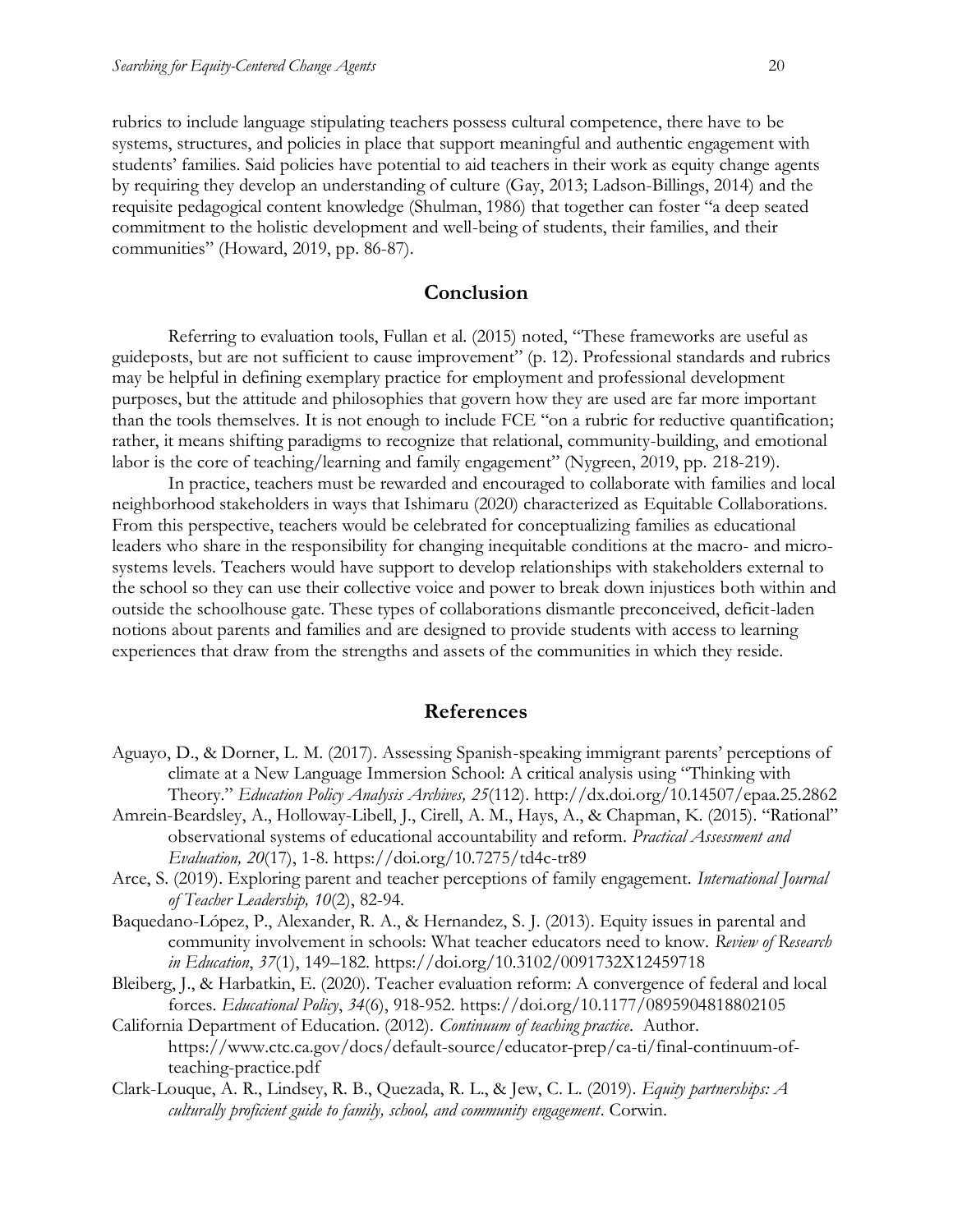- Close, K., & Amrein-Beardsley, A. (2018, August). Learning from what doesn't work in teacher evaluation. *Phi Delta Kappan*. https://kappanonline.org/learning-from-what-doesnt-work-inteacher-evaluation/
- Close, K., Amrein-Beardsley, A., & Collins, C. (2020). Putting teacher evaluation systems on the map: An overview of states' teacher evaluation systems post-Every Student Succeeds Act. *Education Policy Analysis Archives, 28*(58), 1-31. <https://doi.org/10.14507/epaa.28.5252>
- Coady, M., Miller, M. D., Jing, Z., Heffington, D., Lopez, M., Olszewska, A., de Jong, E., Yilmaz, T., & Ankeny, R. (2020). Can English learner teacher effectiveness be observed? Validation of an EL-modified framework for teaching. *TESOL Quarterly*, *54*(1), 173-200. https://doi.org/10.1002/tesq.544
- Danielson, C. (2013). *The framework for teaching evaluation instrument.* Danielson Group. https://danielsongroup.org/downloads/framework-teaching-evaluation-instrument
- Datnow, A. (2020). The role of teachers in educational reform: A 20-year perspective. *Journal of Educational Change*, *21*(3), 431–441. https://doi.org/10.1007/s10833-020-09372-5
- de Carvalho, M. E. (2001). *Rethinking family school relations: A critique of parental involvement in schooling*. Teacher's College Press.
- Derrington, M. L., & Campbell, J. W. (2018). Teacher evaluation policy tools: Principals' selective use in instructional leadership. *Leadership and Policy in Schools*, *17*(4), 568-590. https://doi.org/10.1080/15700763.2017.1326143
- *Every Student Succeeds Act of 2015*. Pub. L. No. 114–95, § 114 Stat. 1177 (2015).
- Fenton, P., Ocasio-Stoutenburg, L., & Harry, B. (2017). The power of parent engagement: Sociocultural considerations in the quest for equity. *Theory Into Practice, 56*, 214-225. https://doi.org/10.1080/00405841.2017.1355686
- Ferlazzo, L., & Hammond, L. A. (2009). *Building parent engagement in schools*. Linworth.
- Firestone, W. A., & Donaldson, M. A. (2019). Teacher evaluation as data use: What recent research says. *Educational Assessment, Evaluation and Accountability, 31*, 289-314.
- Ford, T. G., & Hewitt, K. (2020). Better integrating summative and formative goals in the design of next generation teacher evaluation systems. *Education Policy Analysis Archives*, *28*(63), 1-30. <https://doi.org/10.14507/epaa.28.5024>
- Fowler, F. C. (2013). *Policy studies for educational leaders: An introduction*. Pearson.
- Fullan, M., Rincón-Gallardo, S., & Hargreaves, A. (2015). Professional capital as accountability. *Education Policy Analysis Archives, 23*(15), 1-22. https://doi.org/10.14507/epaa.v23.1998
- Galindo, C., & Sheldon, S. B. (2012). School and home connections and children's kindergarten achievement gains: The mediating role of family involvement. *Early Childhood Research Quarterly, 27*(1), 90–103.
- Gay, G. (2013). Teaching to and through cultural diversity. *Curriculum Inquiry, 43*(1), 48-70.
- Georgia Department of Education. (2014). *TAPS standards reference sheet performance standards and sample performance indicators.* https://www.gadoe.org/School-Improvement/Teacher-and-LeaderEffectiveness/Documents/FY15%20TKES%20and%20LKES%20Documents/TAP S\_Reference\_Sheet%206-5-14.pdf
- Gilmour, A. F., Majeika, C. E., Sheaffer, A. W., & Wehby, J. H. (2019). The coverage of classroom management in teacher evaluation rubrics. *Teacher Education and Special Education*, *42*(2), 161- 174. https://doi.org/10.1177/0888406418781918
- Green, T. L. (2017). From positivism to critical theory: School-community relations toward community equity literacy. *International Journal of Qualitative Studies in Education, 30*(4), 370-387. https://doi.org/10.1080/09518398.2016.1253892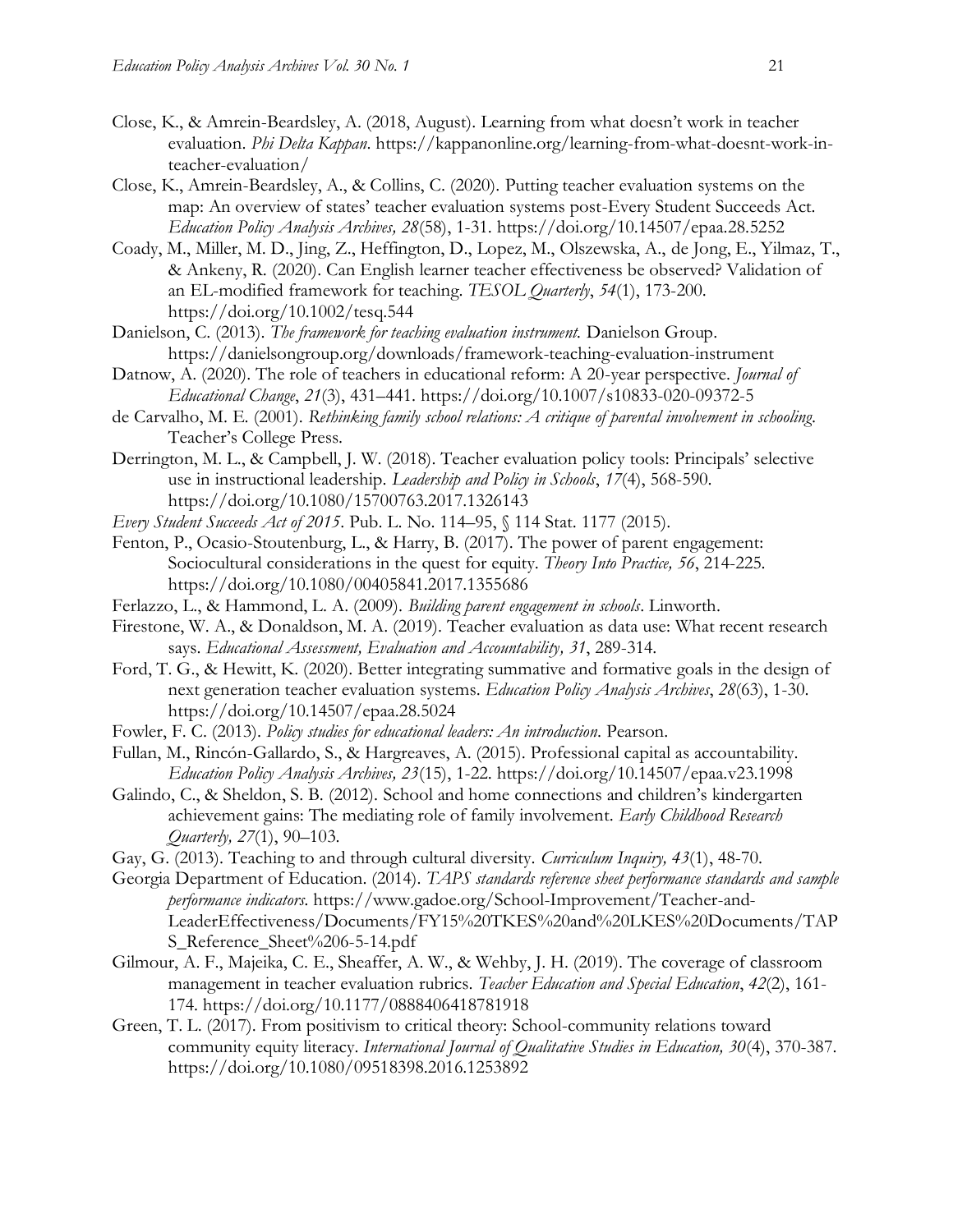- Hallinger, P., Heck, R. H., & Murphy, J. (2014). Teacher evaluation and school improvement: An analysis of the evidence. *Educational Assessment, Evaluation and Accountability*, *26*(1), 5–28. https://doi.org/10.1007/s11092-013-9179-5
- Hazi, H. M. (2020). On instructional improvement: A modest essay. *Journal of Educational Supervision, 3*(3), 90-103. https://doi.org/10.31045/jes.3.3.7
- Heifetz, R. A., Grashow, A., & Linsky, M. (2009). *The theory behind the practice*. Harvard Business Press.
- Hill, H., & Grossman, P. (2013). Learning from teacher observations: Challenges and opportunities posed by new teacher evaluation systems. *Harvard Educational Review*, *83*(2), 371-384.
- Ho, A. D., & Kane, T. J. (2013). *The reliability of classroom observations by school personnel.* MET Project Paper. Bill & Melinda Gates Foundation. https://files.eric.ed.gov/fulltext/ED540957.pdf
- Holloway, J. (2018). Teacher evaluation as an onto-epistemic framework. *British Journal of Sociology of Education*, *40*(2), 174-189. https://doi.org/10.1080/01425692.2018.1514291
- Holloway, J. (2020). Teacher accountability, datafication and evaluation: A case for reimagining schooling. *Education Policy Analysis Archives*, *28*(56), 1-8. https://doi.org/10.14507/epaa.28.5026
- Howard, T. C. (2019). *Why race and culture matter in schools: Closing the achievement gap in America's classrooms* (2nd ed.). Teachers College Press.
- Hsieh, H. & Shannon, S. E. (2005). Three approaches to qualitative content analysis. *Qualitative Health Research, 15*(9), 1277-1288. https://doi.org/10.1177/1049732305276687
- Illinois State Board of Education. (2013). *Illinois professional teaching standards*. Author. https://www.isbe.net/documents/il\_prof\_teaching\_stds.pdf
- Ishimaru, A. M. (2019). From family engagement to equitable collaboration. *Educational Policy*, *33*(2), 350-385. https://doi.org/10.1177/0895904817691841
- Ishimaru, A. M. (2020). *Just schools: Building equitable collaborations with families and communities*. Teachers College Press.
- Ishimaru, A. M., & Galloway, M. K. (2014). Beyond individual effectiveness: Conceptualizing organizational leadership for equity. *Leadership and Policy in Schools, 13*, 93-146. https://doi.org/10.1080/15700763.2014.890733
- Jeynes, W. H. (2012). A meta-analysis of the efficacy of different types of parental involvement programs for urban students. *Urban Education, 47*(4), 706-742. https//doi.org/10.1177/0042085912445643
- Jeynes, W. H. (2014). Parental involvement that works…because it's age-appropriate. Kappa Delta Pi Record, 50, 85-88. https://doi.org/10.1080/00228958.2014.900852
- Jung, S. B., & Sheldon, S. (2020). Connecting dimensions of school leadership for partnerships with school and teacher practices of family engagement. *School Community Journal, 30*(1), 9-32.
- Kelly, S., Bringe, R., Aucejo, E., & Fruehwirth, J. C. (2020). Using global observation protocols to inform research on teaching effectiveness and school improvement: Strengths and emerging limitations. *Education Policy Analysis Archives*, *28*(62), 1-30. https://doi.org/10.14507/epaa.28.5012
- Kirmaci, M. (2019). Reporting educators' experiences regarding family-school interactions with implications for best practices. *School Community Journal, 29*(2), 129-156.
- Kraft, M. A., & Gilmour, A. F. (2016). Can principals promote teacher development as evaluators? A case study of principals' views and experiences. *Educational Administration Quarterly*, *52*(5), 711-753. https://doi.org/10.1177/0013161X16653445
- Ladson-Billingns, G. (2014). Culturally relevant pedagogy 2.0. *Harvard Educational Review, 84*(1), 74- 84.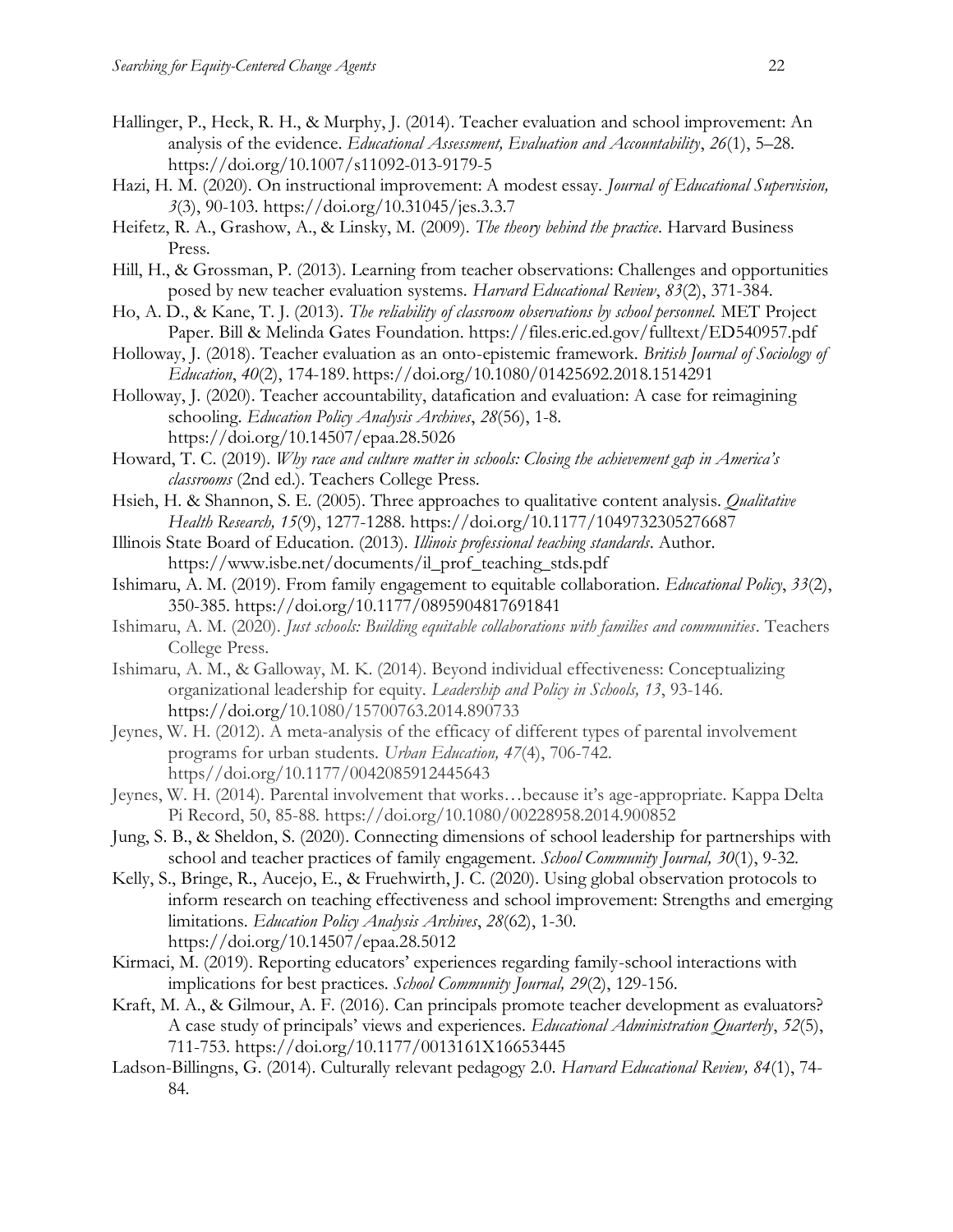- Lavigne, A., & Good, T. (2018). *Enhancing teacher education, development, and evaluation: Lessons learned from educational reform.* Routledge.
- Leana, C. R. (2011, Fall). *The missing link in school reform*. Stanford Social Innovation Review. https://ssir.org/articles/entry/the\_missing\_link\_in\_school\_reform#
- Leo, A., Wilcox, K.C., & Lawson, H. A. (2019). Culturally responsive and asset-based strategies for family engagement in odds-beating secondary schools. *School Community Journal*, *29*(2), 255- 280.
- Lewis, S., & Holloway, J. (2018). Datafying the teaching 'profession': Remaking the professional teacher in the image of data. *Cambridge Journal of Education.* https://doi.org/10.1080/0305764X.2018.1441373
- Malloy, J. (2020). Entangled educator evaluation apparatuses: Contextual influences on new policies. *Education Policy Analysis Archives*, *28*(60), 1-18. https://doi.org/10.14507/epaa.28.5016
- Marshall, K. (2014). *Teacher evaluation rubrics*. New York State Department of Education. http://usny.nysed.gov/rttt/teachers-leaders/practicerubrics/Docs/marshall-teacher-rubricjan-2014.pdf
- Marzano, R. J. (2017). *The Marzano focused teacher evaluation model*. Marzano Center. https://www.marzanocenter.com/wpcontent/uploads/sites/4/2019/04/FTEM\_Protocol\_w\_Map\_20171201.pdf
- Massachusetts Department of Elementary and Secondary Education. (2018). *Massachusetts model system for educator evaluation: Classroom teacher rubric*. Author. https://www.doe.mass.edu/edeval/model/PartIII\_AppxC.pdf
- McREL. (n.d.). *Teacher evaluation system CUES framework*. New York State Department of Education. http://usny.nysed.gov/rttt/teachers-leaders/practicerubrics/Docs/cues-framework.pdf
- Milanowski, A. T. (2011, April 8-12). *Validity research on teacher evaluation systems based on the Framework for Teaching* [Paper presentation]. Annual Meeting of the American Educational Research Association, New Orleans, LA, United States.

https://citeseerx.ist.psu.edu/viewdoc/download?doi=10.1.1.943.2631&rep=rep1&type=pdf

- Miller, P., Wills, N., & Scanlin, M. (2013). Educational leadership on the social frontier: Developing Promise Neighborhoods in urban and tribal settings. *Educational Administration Quarterly, 49*(4), 543-575. https://doi.org/10.1177/0013161X12471531
- Missouri Department of Elementary and Secondary Education. (2013). *Missouri's educator evaluation system: Growth guide*. Author. https://dese.mo.gov/sites/default/files/02-GrowthGuide.pdf
- Moran, R. M. (2017). The impact of a high stakes teacher evaluation system: Educator perspectives on accountability. *Educational Studies*, *53*(2), 178-193. https://doi.org/10.1080/00131946.2017.1283319
- Morris-Mathews, H., Stark, K. R., Jones, N. D., Brownell, M. T., & Bell, C. A. (2021). Danielson's framework for teaching: Convergence and divergence with conceptions of effectiveness in special education. *Journal of Learning Disabilities*, *54*(1), 66-78. https://doi.org/10.1177/0022219420941804
- Murphy, J., & Bleiberg, J. (2019). *School turnaround policies and practices in the US: Learning from failed school reform* (Vol. 6). Springer International Publishing AG.
- National Center for Education Statistics. (2012). Table 1. Total number of public school teachers and percentage distribution of public school teachers by race/ethnicity and state: 2011-12. https://nces.ed.gov/surveys/sass/tables/sass1112\_2013314\_t1s\_001.asp
- National Center for Education Statistics. (2019). English language learner (ELL) students enrolled in public elementary and secondary schools, by state: Selected years, fall 2000 through fall 2017. https://nces.ed.gov/programs/digest/d19/tables/dt19\_204.20.asp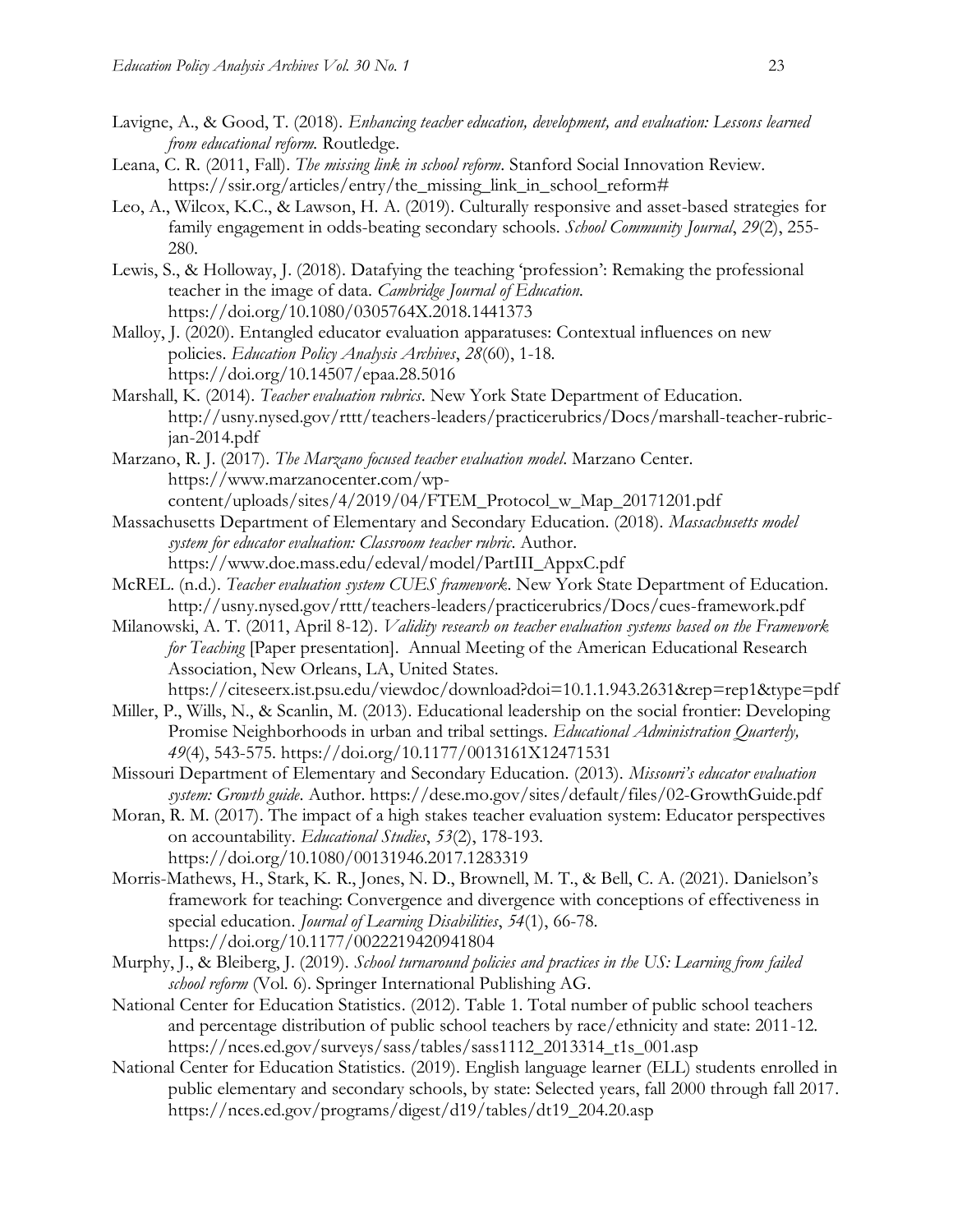- National Center for Education Statistics. (2020). Table 203.70. Percentage distribution of enrollment in public elementary and secondary schools, by race/ethnicity and state or jurisdiction: Fall 2000 and fall 2017. https://nces.ed.gov/programs/digest/d19/tables/dt19\_203.70.asp
- Neumerski, C. M., Grissom, J. A., Goldring, E., Drake, T. A., Rubin, M., Cannata, M., & Schuermann, P. (2018). Restructuring instructional leadership: How multiple-measure teacher evaluation systems are redefining the role of the school principal. *The Elementary School Journal*, *119*(2), 270–297. https://doi.org/10.1086/700597
- Nygreen, K. (2019). Neoliberal reform and family engagement in schools: An intersectional gender analysis. *Policy Futures in Education*, *17*(2), 205–221. https://doi.org/10.1177/1478210318788416
- Ohio Department of Education. (2020). *Ohio teacher evaluation system: Teacher performance evaluation rubric.* Author. http://education.ohio.gov/getattachment/Topics/Teaching/Educator-Evaluation-System/Ohio-s-Teacher-Evaluation-System/OTES-2-0/Ohio-Teacher-Performance-Evaluation-Rubric-OTES-2-0.pdf.aspx?lang=en-US
- Park, S., & Holloway, S. D. (2017). The effects of school-based parental involvement on academic achievement at the child and elementary school level: A longitudinal study*. The Journal of Educational Research, 110*(1), 1–16*.*
- Patrick, H., Mantzicopoulos, P., & French, B. F. (2020). The predictive validity of classroom observations: Do teachers' framework for teaching scores predict kindergarteners' achievement and motivation? *American Educational Research Journal*, *57*(5), 2021-2058. https://doi.org/ 10.3102/0002831219891409
- Paufler, N. A., & Sloat, E. F. (2020). Using standards to evaluate accountability policy in context: School administrator and teacher perceptions of a teacher evaluation system. Studies in *Educational Evaluation, 64*. https://doi.org/10.1016/j.stueduc.2019.07.007
- Public Education Network. (2007, July). *Open to the public: How communities, parents and students assess the impact of the No Child Left Behind Act 2004-2007: The realities left behind*. https://files.eric.ed.gov/fulltext/ED498400.pdf
- Pushor, D., & Amendt, T. (2018). Leading an examination of beliefs and assumptions about parents. *School Leadership & Management, 38*(2), 202-221. https://doi.org/10.1080/13632434.2018.143.9466
- Riehl, C., & Lyon, M. A. (2017). Counting on context: Cross-sector collaborations for education and the legacy of James Coleman's sociological vision. *The Annals of the American Academy, 674*, 262-279. https://doi.org/10.1177/0002716217735284
- Rodriguez, L. A., Swain, W. A., & Springer, M. G. (2020). Sorting through performance evaluations: The influence of performance evaluation reform on teacher attrition and mobility. *American Educational Research Journal*, *57*(6), 2339–2377. https://doi.org/10.3102/0002831220910989
- Ross, E., & Walsh, K. (2019). *State of the states 2019: Teacher and principal evaluation policy.* National Council on Teacher Quality. https://www.nctq.org/pages/State-of-the-States-2019:- Teacher-and-Principal-Evaluation-Policy
- Roy, M., & Giraldo-Garcia, R. (2018). The role of parental involvement and social/emotional skills in academic achievement: Global perspectives. *School Community Journal, 28*(2), 29-46.
- Salazar, M., & Lerner, J. (2019). *Teacher evaluation as cultural practice: A framework for equity and excellence*. Routledge.
- Shavelson, R. J., Linn, R. L., Baker, E. L., Ladd, H. F., Darling-Hammond, L., Shepard, L. A., Barton, P. E., Haertel, E., Ravitch, D., & Rothstein, R. (2010, August). *Problems with the use of student test scores to evaluate teachers*. Economic Policy Institute. https://www.epi.org/publication/bp278/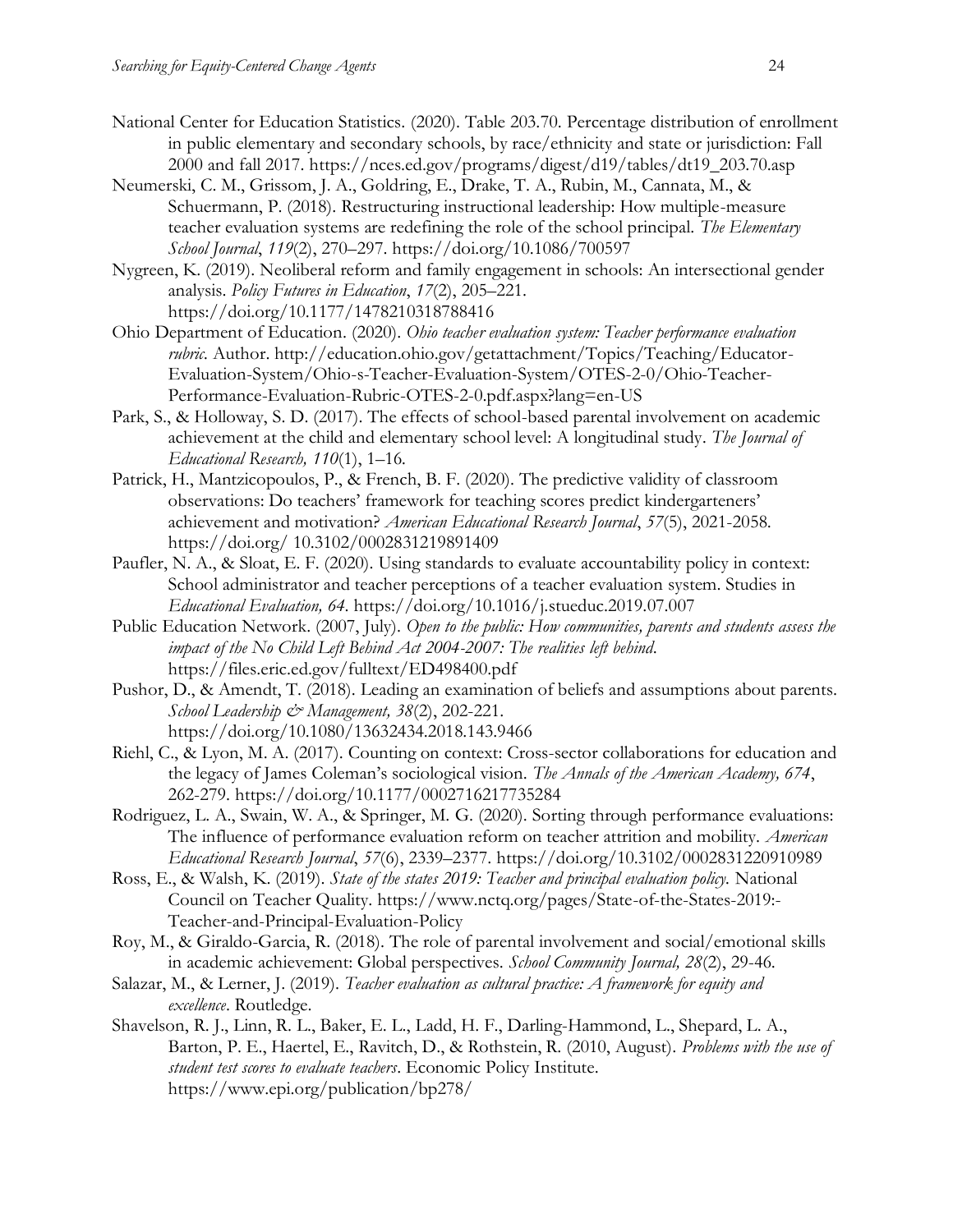- Sheldon, S. B., & Jung, S. B. (2018, November). *Student outcomes and parent teacher home visits*. Johns Hopkins University School of Education Center on School, Family, and Community Partnerships. http://www.pthvp.org/wp-content/uploads/2018/12/18-11-30-Student-Outcomes-and-PTHV-Report-FINAL.pdf
- Shirley, D., & Macdonald, E. (2016). *The mindful teacher* (2nd ed.). Teachers College Press.
- Silver Strong & Associates. (2013). *The thoughtful classroom teacher effectiveness framework.* Thoughtful Classroom. https://thoughtfulclassroom.com/wp-content/uploads/2019/12/4- TCTEF\_Quick\_Guide\_071819.pdf
- Shulman, L. S. (1986). Those who understand. Knowledge growth in teaching. *Educational Researcher, 15*(2), 4-14.
- Silver Strong & Associates. (2013). *The Thoughtful Classroom teacher effectiveness framework*. Thoughtful Education Press.
- Smith, T. E., Reinke, W. M., Herman, K. C., & Huang, F. (2019). Understanding family-school engagement across and within elementary and middle school contexts. *American Psychological Association, 34*(4), 363–375.
- Smith, T. E., Sheridan, S. M., Kim. E. M., Park, S., & Beretvas, S. N. (2020). The effects of familyschool partnership interventions on academic and social-emotional functioning: A metaanalysis exploring what works for whom. *Educational Psychology Review*, *32*, 511–544.
- Stecher, B. M., Holtzman, D. J., Garet, M. S., Hamilton, L. S., Engberg, J., Steiner, E. D., Robyn, A., Baird, M. D., Gutierrez, I. A., Peet, E. D., Brodziak de los Reyes, I., Fronberg, K., Weinberger, G., Hunter, F. P., & Chambers, J. (2018). *Improving teacher effectiveness: Final report. The intensive partnerships for effective teaching through 2015-2016*. The Rand Corporation. https://www.rand.org/pubs/research\_reports/RR2242.html
- Steinberg, M. P., & Donaldson, M. L. (2016). The new educational accountability: Understanding the landscape of teacher evaluation in the post-NCLB era. *Education Finance and Policy*, *11*(3), 340-359. https://direct.mit.edu/edfp/article/11/3/340/10252/The-New-Educational-Accountability-Understanding
- Strauss, V. (2018, June). Bill Gates spent hundreds of millions of dollars to improve teaching. New report says it was a bust. *The Washington Post*. https://www.washingtonpost.com/news/answer-sheet/wp/2018/06/29/bill-gates-spenthundreds-of-millions-of-dollars-to-improve-teaching-new-report-says-it-was-a-bust/
- Tennessee Department of Education. (2018a). *Tennessee educator acceleration model (TEAM) general educator rubric: Instruction.* Author. https://team-tn.org/wpcontent/uploads/2013/08/TEAM-General-Educator-Rubric.pdf
- Tennessee Department of Education. (2018b). *Tennessee educator acceleration model (TEAM) professionalism rubric.* Author. https://team-tn.org/wp-content/uploads/2013/08/TEAM-Professionalism-Rubric-2018-19.pdf
- Texas Education Agency. (2016). *Texas teacher evaluation & support system (T-TESS) rubric.* https://www.teachfortexas.org/Resource\_Files/Guides/T-TESS\_Rubric.pdf
- The Danielson Group. (2021). *Frequently asked questions: General questions about the framework*. https://danielsongroup.org/faq
- University of Washington. (2020). *5 dimensions of teaching and learning: Instructional framework version 4.5*. Center for Educational Leadership. https://info.k-12leadership.org/5-dimensions-ofteaching-and-learning
- Virginia Department of Education. (2012). *Virginia standards for the professional practice of teachers.* https://www.doe.virginia.gov/teaching/regulations/uniform\_performance\_stds\_2011.pdf
- Wang, F. (2018). Social justice leadership—theory and practice: A case of Ontario. *Educational Administration Quarterly, 54*(3), 470-498. https://doi.org/10.1177/0013161X18761341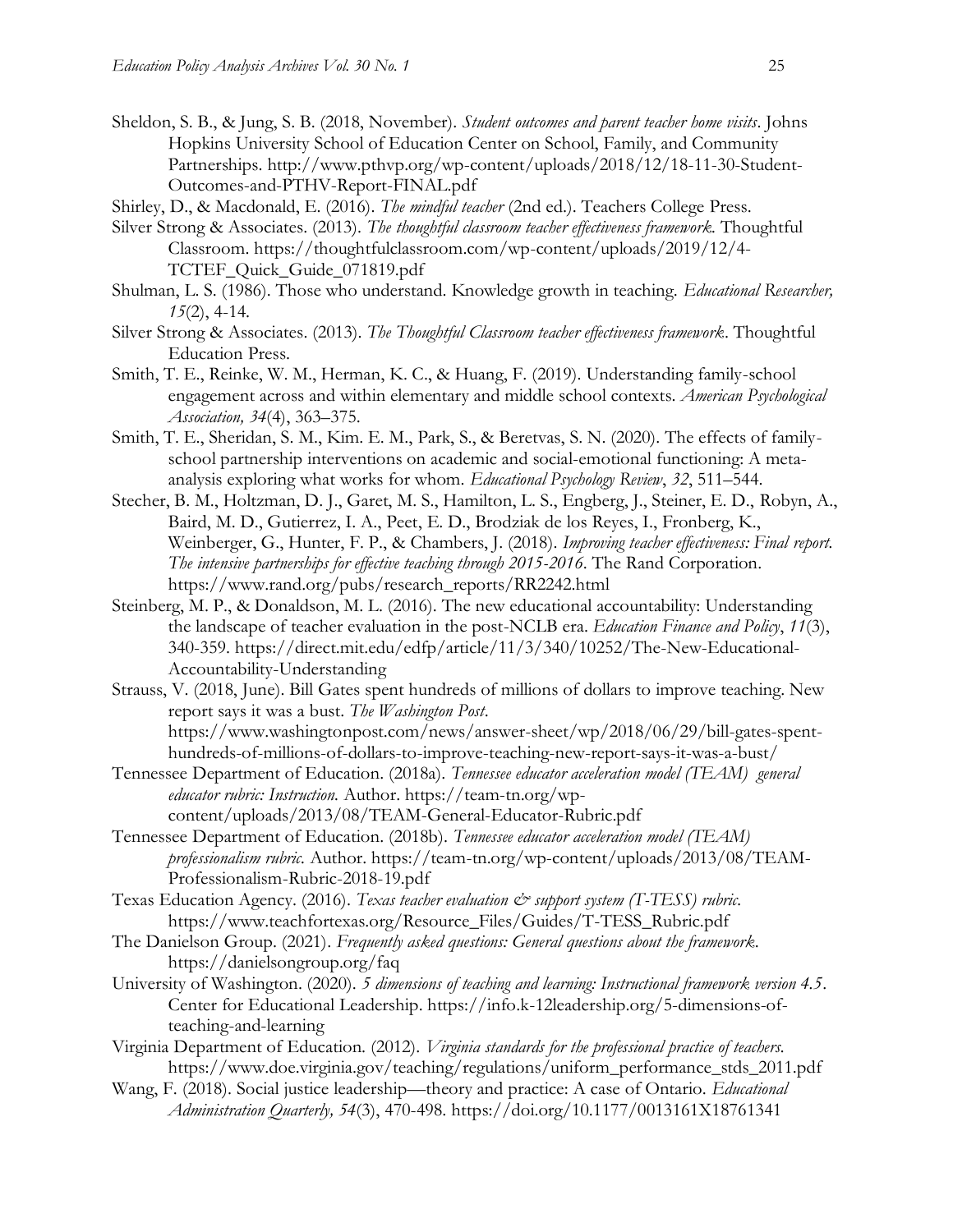- Wenner, J. A., & Campbell, T. (2017). The theoretical and empirical basis of teacher leadership: A review of the literature. *Review of Educational Research, 87*(1), 134-171. https://doi.org/ 10.3102/0034654316653478
- Wood, L., & Bauman, E. (2017, February). *How family, school, and community engagement can improve student achievement and influence school reform: Literature review*. Nellie Mae Education Foundation. https://www.nmefoundation.org/wp-content/uploads/2020/05/Final-Report-Family-Engagement-AIR.pdf
- Yoder, N. (2014, January). *Teaching the whole child: Instructional practices that support social-emotional learning in three teacher evaluation frameworks* (Rev. ed.). Center on Great Teachers & Leaders at American Institutes for Research. https://gtlcenter.org/sites/default/files/TeachingtheWholeChild.pdf

# **About the Authors**

# **Linda K. Mayger**

The College of New Jersey [maygerL@tcnj.edu](mailto:maygerL@tcnj.edu) <https://orcid.org/0000-0002-5462-0999>

Linda K. Mayger is an Associate Professor in the Department of Educational Administration and Secondary Education at The College of New Jersey. Dr. Mayger's research primarily investigates organizational practices and leadership in full-service community schools and the influences of federal and state policies on practicing educators. Her work has appeared in highly regarded journals such as *Urban Education, Educational Administration Quarterly, Social Science Research*, *Journal of Education for Students Placed at Risk (JESPAR), Leadership and Policy in Schools,* and *Educational Management, Administration & Leadership.*

# **Kathleen Provinzano**

Drexel University [Ktp37@drexel.edu](mailto:Ktp37@drexel.edu) <https://orcid.org/0000-0002-9623-8827>

Kathleen Provinzano is an Assistant Professor of Educational Leadership in the School of Education at Drexel University. Dr. Provinzano studies leadership dynamics in full-service community schools, the influence of integrated student supports on student learning and behavior in community schools, and the reciprocal influence of community school programming on local neighborhoods. Her work has appeared in highly regarded journals such as *Urban Education, Educational Administration Quarterly, Journal of Education for Students Placed at Risk (JESPAR), Leadership and Policy in Schools, School Science and Math Journal (SSMJ), and the High School Journal.* 

# education policy analysis archives

Volume 30 Number 1 January 18, 2022 ISSN 1068-2341